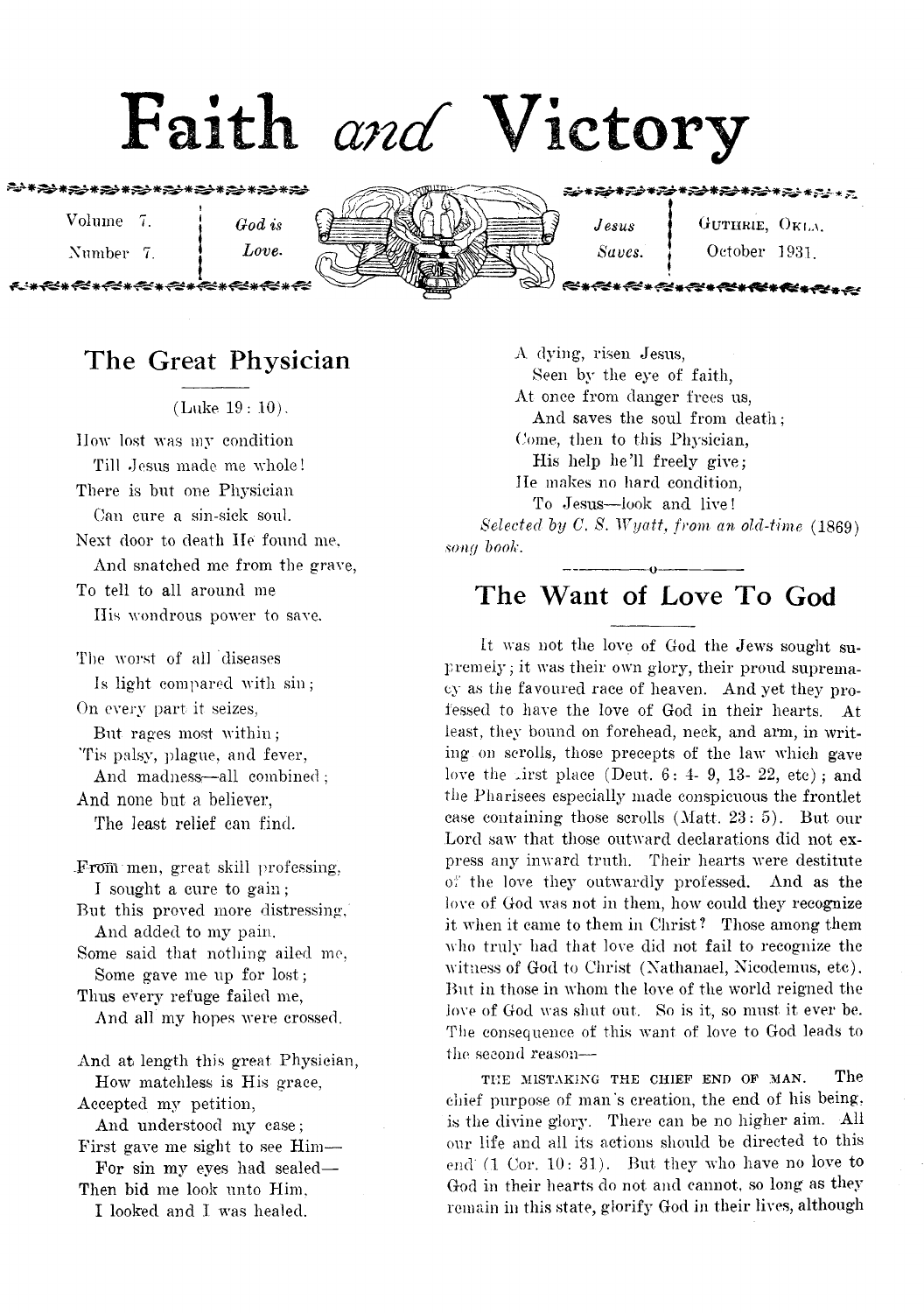God, who makes the wrath of men praise Him, can make even those loveless lives redound to His honor. How different was it with Christ! He, being in the form of God, deemed not His equality with God a thing to be grasped at, but emptied Himself, taking upon Him the form of a servant, etc. (Phil. 2: 6-11). And He sought not glory from men, but from His Father (17: 5, etc.). No wonder, then, that the Jews did not perceive the glory of that life to which Jesus sought to win them, since their desire was for an outward, visible, personal glory, and the *divine glory* only as it could come to pass *that* way. The glory of Christ lay in what seemed the reverse of glory—in His humility  $(13: 3, 4)$ , in His cross  $(17: 4)$ , in His selfsacrificing love, in His obedience unto death (Phil. 2: 8, 9). And in His life of obedience Christ was men's example (1 Pet. 2: 11 -25).

This want of love to God and mistaking of the end of life led finally to *their rejection of the elder revelation and of Ilim who was its fulfillment.* Jesus came not to judge the world, but to save it, in Ilis life on earth. Therefore He said, " Do not think that I will accuse you," etc. (ver.  $45$ ). It was enough to point out that, however vehemently they claimed Moses as their guide and professed to follow him, they entirely missed or rejected the very aim and end of the Mosaic economy. The divine righteousness and glory are the purpose for which the law was established. (Rom. 2) But the Jews failed miserably in their interpretation and observance of the law (Rom. 2:23), and thus failed to grasp its purpose (Rom. 2: 29). Above all, they failed to see that the end of the law could be reached only through that substance which its shadowy types and its predictions foretold (ver. 46). *Moses* wrote of Christ. The *Thor ah* is here ascribed to Moses personally, and the reference is to that special promise (Deut.  $18:18$ ) for whose fulfillment the Jews professed to be waiting, and as a preparation for which the types and ceremonies of the law were instituted (Col. 2: 17). Thus, not seeing the end or purpose of the law, how could they understand Him who came to fulfill the law? These men had reproached Jesus with breaking the law; He showed them that they did not even understand the law'.

A mere unenlightened reception of Scripture, without spiritually guided searching of it, is not sufficient (1 Cor. 2: 14). The elder Revelation agrees with the new Revelation of Christ. *Novum Testamentum in Vetere latet, vetus Testamentum in Novo patet.* The rejection of the elder Revelation must inevitably lead to the rejection of the new. The word of God in Old Testament and New will remain a sealed book to those who have no true love of God in their hearts, and who seek merely their own honour and glory. The true end of human existence is hidden from them; hence they reject that word which reveals it, and that Saviour who came to exemplify it and make it possible for men.  $\hspace{1.6cm}$   $\hspace{1.6cm}$   $\hspace{1.6cm}$  W. Frank Scott.

## **Be Ye Holy**

Thus saith the Lord : "Be ye holy, .or I am holy." Holiness is the only attribute of God that He requires man to attain to. He does require this. Indeed, we cannot enter heaven w'ithout it. It is the only condition of soul that will pass current at the gate of heaven, for without holiness no man shall see the Lord.

Praise God! through the efficacy of the precious blood of Christ we can have our hearts cleansed from sin. "If we confess our sins, He is faithful and just to forgive us our sins, and to cleanse us from all unrighteousness." 1 Jno. 1: 9.

Heaven would not be a holy place i? the unholy were permitted to enter there. God grants us the bless. ed privilege of attaining unto holiness. It is to 'whomsoever will.' "God is no respector of persons: but in every nation he that feareth Him and worketh righteousness, is accepted with Him." Acts 10: 34, 35. The willing and obedient shall eat the good of the land.

By gladly receiving God's Word and obeying it. He gives us a faith that works by love and purifies the heart. If the fountain is pure, the stream will be pure also. The natural outcome of a pure heart is a holy life—holy in life and in all manner of conversation. A good tree bringeth forth good fruit. From the abuse dance of the heart the mouth speaketh. By our words we shall be justified or condemned, and we must give account of every idle word. We honor God by using sound speech that cannot be condemned, without jesting or foolish talking, but rather giving of thanks. "Holiness becometh thy house, O Lord, forever." Ps. 93: 5.

The effect of Bible holiness is to bring in the oneness of God's children, and it answers the prayer of our blessed Savior; as He prayed for His followers to be sanctified through the truth, that they might be one as the Father and the Son are one— even perfect in one, that the world might believe. (See Jno.  $17$ ).

We read in Dan. 2 of the kingdom that God has set up that shall never be destroyed, prefigured by a stone Nebuchadnezzar saw in his dream, that was cut out without hands and became a great mountain and filled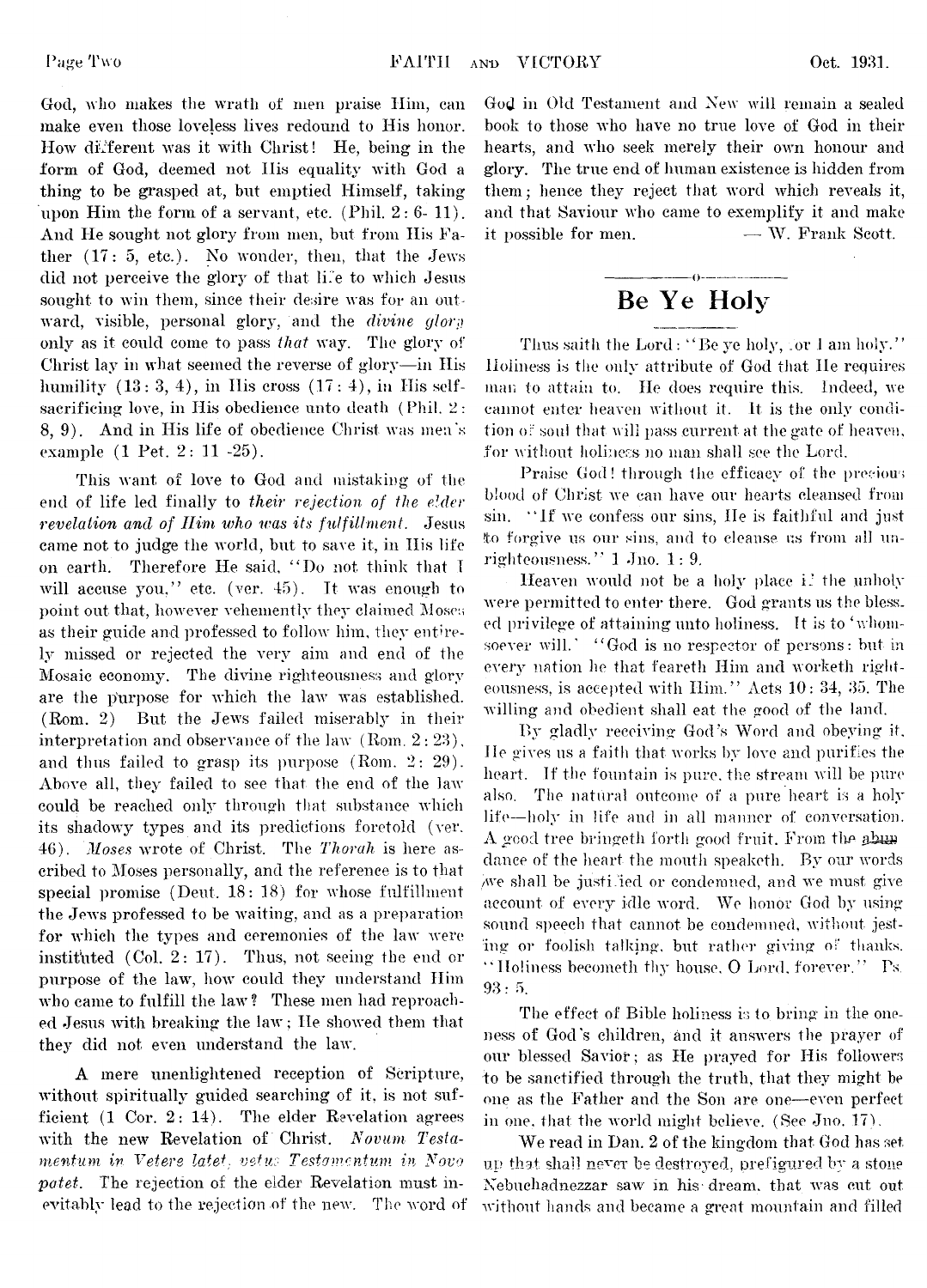the whole earth. In the seventh chapter it says the saints of the Most High shall take the kingdom and possess the kingdom forever, even forever and ever. God set up this kingdom when Christ built the church, that the gates of hell shall not prevail against it. It is impregnable; for it is founded on the Rock of Ages. It is the pillar and ground of the truth. God will have a glorious church, without spot or wrinkle or any such thing. It shall be holy and without blemish. We all have the blood-bought privilege of being ai member of God's church, by repentance toward God and faith in our Lord Jesus Christ ; for in Christ is plenteous redemption. He came to seek and to save that which was lost,

Grace, peace and love be multiplied unto all the saints of God, that they may feel the weight of precious souls, speak the truth in love, live holy lives, and serve God in the beauty  $\sigma^2$  holiness. Amen.

— Cedella M. Eddy.

#### ---------------- o----------------- **Are You Diseased?**

Webster says disease means mental or physical disorder. It is speaking of this fleshly body and mind. We cannot be healthy and at the same time be diseased. We also know that we can carry the germ of ^afferent diseases. We take a very close precaution not to scatter or spread disease. A few years back, while employed by a certain company, there were some laws which I had to obey, as at that time a certain contagion in the country made it needful for each and every one to be very careful to disinfect each time before going on duty, so that every germ would be killed

The same thing will apply spiritually. One great spiritual disease is gossip. God's work tells us to lay aside every weight and the sin which does so easily beset us, and let us run with patience the race which is set before us. Heb. 12 :1. If gossip is your besetting sin, lay it aside. Idle words and words of no profit are in the same catalogue and this is what God's word says: "Shun profane and vain babblings, for they will increase unto more ungodliness and their word will eat as doth a canker."  $2$  Tim.  $2: 16, 17$ . Let's be very careful not to help spread any disease among God's people. It is very true that the devil is shooting out his poison opiates to disease and poison God's children. But God wants us to use disinfectant which is the Holy Ghost to burn out and kill the germ of gossip from among his people. The Holy Ghost is the best brand of disinfectant I can recommend for a child of God.

One great reason why God's people are failing to

be more healthful is because they fail to sanctify the Lord God in their hearts. Oh, how some like to talk about this and about that, and things that are of no profit. After conversion they fail to tarry or seek after this great work in their heart, God's santifying grace. A scripture in 1 Pet, 1: 22,23, " Seeing you have purified yourselves in .obeying the truth, through the truth, through the spirit unto unfeigned love of the brethren, see that ye love one another with a pure heart fervently". We need more pure hearts.

Let's do not be germ carriers. A sister may ask, " Where were you last Monday"? Answer, "I went out to sew". The next week, we hear, "Did you hear about Sister J. going to the show?" By this time these words about being at the show have been exchanged from one to another until several have been affected by the disease that one person has started. One word misunderstood may cause the disease of many. Jesus said the words which I speak are not mine but the Father which sent me. In Phil. 1 :27, the word of God tells us, " Only let your conversation be as becometli the gospel of Christ". Do you not think the Holy Ghost, the love of God planted in our heart, would teach us better what to say than those words which would tend to hinder spiritual progress? Love worketh no ill to his neighbor. Rom. 13 :16. He that keepeth his mouth, keepeth his life, but he that openeth wide his lips shall have destruction." Prov. 13:3. Another scripture in Prov.  $16: 8$ . "A froward man soweth strife and a whisper separateth chief friends". Also in James 1:26, "If any man among you seem to be religious and bridleth not his tongue but deceiveth his own heart, this man's religion is vain."

If you are sick with this terrible disease of gossip, God has a cure for you. "The blood will work a perfect cure, will cleanse the heart and keep it pure, the precious blood of Jesus". It will pay us to seek God for the abiding comforter, the Holy Ghost, to teach us and help us to know what to say. "Let us therefore follow after the things which make for peace, and things wherewith one may edify another. Rom. 14: 19.

Your Brother for a clean way, — Clarence Miles. REVIVAL MEETING NOTICE

There will be a revival at the Church of God chapel, corner of Naomi and Walnut Sts., Los Angeles Calif., beginning Oct. 11th at  $7:45$  p.m.

We ask the prayers of all God's people in behalf of this meeeting. A hearty welcome is extended to all. — Emily Turner, 1130 E. 41 St.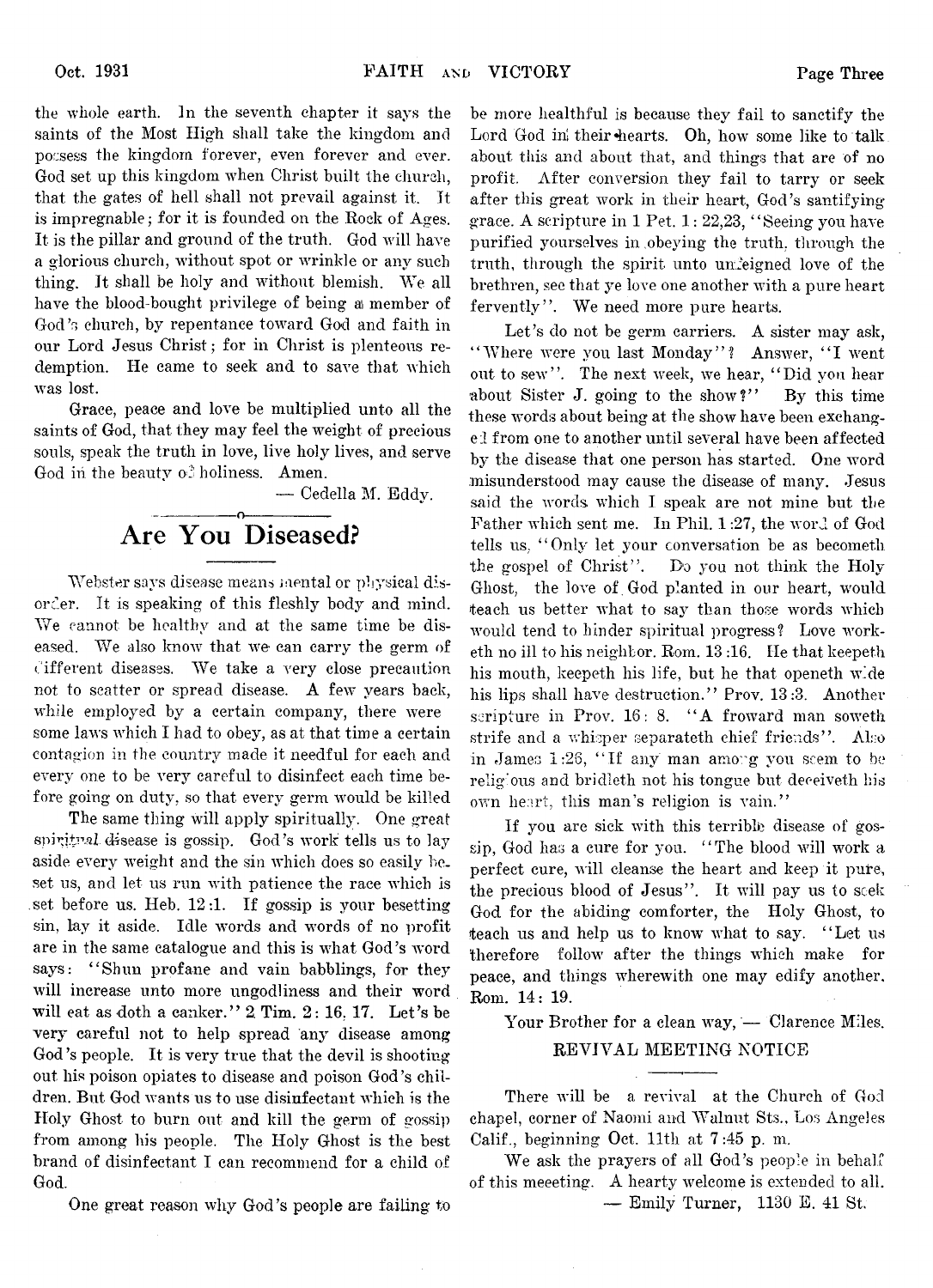tamaman manara manara manar

mprimorno

# "FAITH AND VICTORY"

This paper is edited and published each month (except August of each year which is Camp-meeting month and we omit this month to attend these meetings) by Fred Pruitt, assisted by Mary A. Pruitt, and other consecrated workers at Faith Publishing House, 920 W. Mansur Ave., Guthrie, Okla.

Entered as second-class matter June 10, 1930 at the post office at Guthrie, Oklahoma under the Act of March 3, 1879.

Subscription Prices

The "Faith and Victory" paper will be sent one whole year to any address for twenty-five cents. A roll of five papers will be sent each month to any address for one whole year for one dollar, or a roll of twelve papers will be sent each month to any address for a whole year for two dollars. If you send in a list of ten different addresses, the paper will be sent a whole year to all of them for two dollars.

A complete religious paper printed and sent out every month in the year except August in the interest of all Christians. It teaches salvation from sin, sanctification for believers, unity and oneness for which Jesus prayed as recorded in John 17: 21 and manifested by the apostles and believers after Pentecost. By God's grace we teach, preach and practice the gospel of the Lord Jesus Christ, the same gospel which Peter, John and Paul preached, taught and practiced,

including the Divine healing of the body. Jas. 5:14, 15 Co-operation of our readers is solicited, and will be appreciated in any way the Bible and the Holy Spirit teaches you to do or stirs your heart. Read Exodus 25: 2; 1 Chronicles 29 : 9 ; 2 Cor. 9 : 7, and Luke 6: 38.

Free-will offerings sent in to the work will be thankfully received as from the Lord and used in the furtherance of the gospel work as God directs. All personal checks and Post Office Money Orders should be made payable to Fred Pruitt or to Faith Pub. House.

> "Work on, work on, nor doubt, nor fear, From age to age this voice shall cheer:— Whate'er may die or be forgot, Work done for God, it dieth not."

<u>-000 - 20 - 000 - 000 - 200 - 000 - </u> FAITH PUBLISHING HOUSE. 920 W. Mansur St. Guthrie, Okla. Phone No. 1523-J. **TI. S. A.** iHTWimimmiiimiitiiiiiiiiimiimiiiiiiiiimiiimiimiiiiiiiiiimiiimiiiimmimiiiiiiimiimmiiiiiii

#### EDITORIALS

As this issue of *Faith and Victory* goes forth, it will be circulating out to many new subscribers, and we wish to extend a hearty welcome to you as one in whom we have an interest. We are interested in every soul of man. When God saved us He put a love and care in our soul-for others, and we became intensely interested in getting the truth of the gospel to men. We have put all our means, time and talent in His service. We soon found that the printed page was a great opportunity of getting the truth to the souls of men, and thus we have labored for years in this work, having sent out hundreds of thousands of tracts and papers which contain messages either for the unsaved or the saved. The larger part is sent out free and the other at less than cost. If it was not for God moving on the hearts of our readers to send free-will offerings to the work, we would soon go bankrupt and have to close up the shop. But thanks be unto God who is faithful and will not deny those who have faith in Him. Many, many times we have been reduced to just a few cents and a large expense staring us in the face, but God has always made a way as we moved in His fear. Just recently we purchased a case of paper on which to print tracts, costing us nearly fifty dollars. We had no money in sight to pay for the paper, but many tracts were out of stock and folks were sending in orders for them. We felt pressed in the Spirit to get the paper and print the tracts; the paper house gave us thirty days time on it. We have printed over eighty thousand tracts. The Lord has sent in nearly enough money to nay half the bill, and we are expecting the balance before it is due. We are giving our life to this work and assure you that we need your prayers and co-operation in any way and manner that God leads and directs you. We are careful with the means that God trusts to our care and use it with heaven-sought wisdom in the work of the Lord. A number of years ago we became very much discouraged in the printing work, and was fasting and praying, seeking the mind of the Lord what to do. He spoke to our soul and said, " Go ahead with the work." We obeyed His voice and it has encouraged us to bear up under all the hardships and oppressing times that are allotted to us in this printing work.

A tract or paper can go where a man could not go; it makes no apology but boldly tells the gospel story to both rich and poor. Each of our readers can help get the gospel to others by handing out a tract or paper, or sending one in a letter, and by sending means to the " free literature fund" which will enable us to print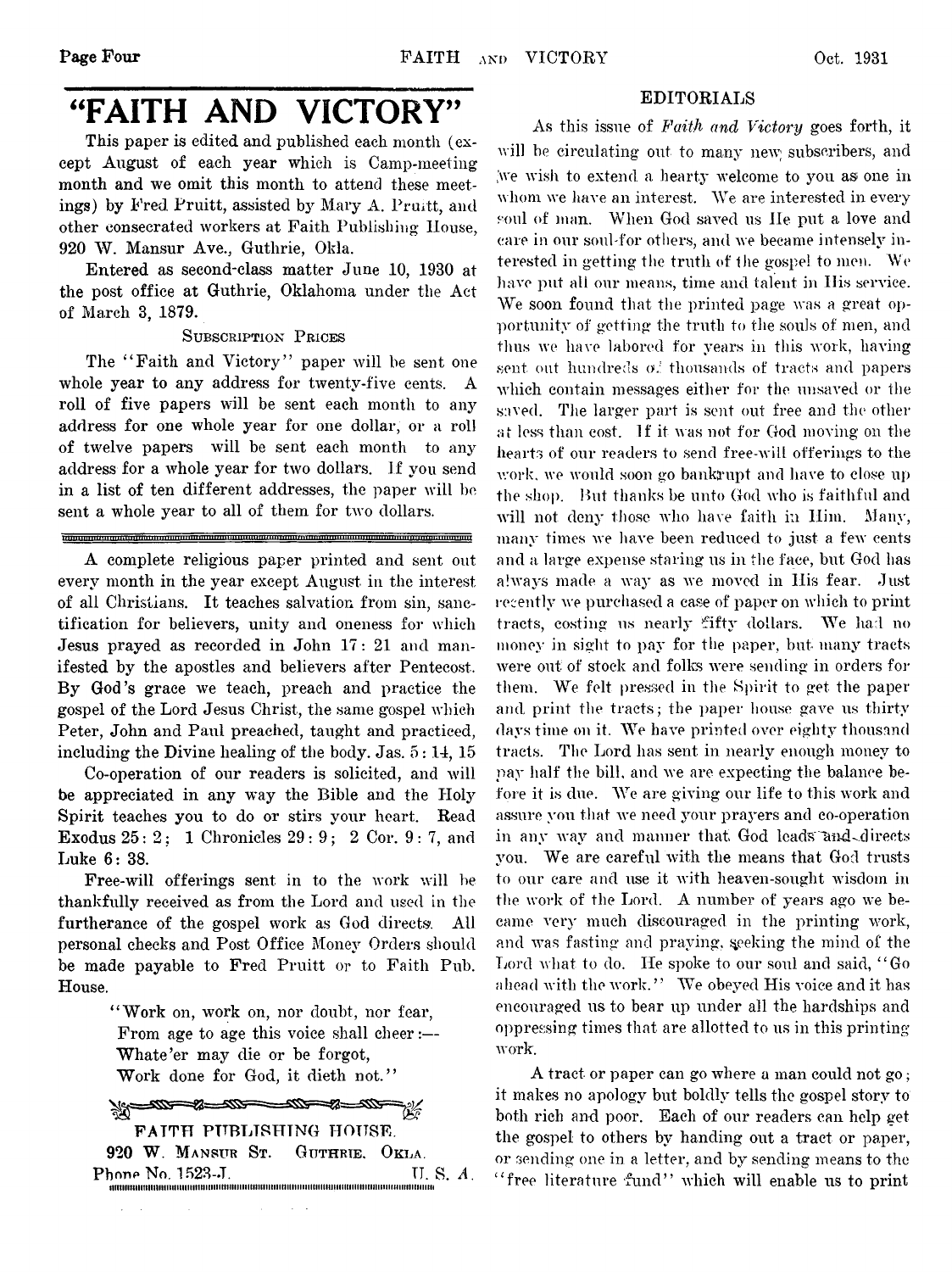and send to those who are unable to pay. Personal cheeks will be accepted, or Money Orders can he sent; some just send bills in the letters. That is a safe way if you have our address written plainly and your return address on envelope. Amounts less than a dollar can be sent in postage stamps, as we use a large amount of postage in mailing out letters and packages of tracts and papers; we use many five, eight and ten-cent stamps. We are not much afraid of the Lord permitting money to be lost enroute to this free gospel work, neither do we believe that God will let one go hungry and naked who is sacrificing to give means to spread the gospel, which means the salvation of souls. When you seek the face of our heavenly Father in prayer, remember us also.

#### o— o— o— o— o— o

Sanctification is a Bible doctrine, and it is for believers now as much as it was in the early morning Church. We set ourselves apart for God's sacred use, and the Sanctifier, which is the Holy Ghost, comes in and endues with power and gives gifts unto men, qualifies and fits them for soul saving service. The sanetifying grace of God should be taught to believers so so that they would go on to perfection. The apostle Paul, who spake as he was moved by the Holy Ghost, said, "This is the will of God, even your sanctification." God wills that you be sanctified. Jesus promised the disciples that he would send the Comforter, which is the Holy Ghost, that he would abide with them forever; said it was the Spirit of truth, whom the world cannot receive. It was not for the world (sinners) but for believers. Jesus prayed, " Sanctify them through thy truth, thy word is truth'' (John  $17:17$ ). Every believer should be sanctified in order to be one with God and one with one another. What God judges is right for us to do, we should do and not seek to please ourselves in no matter, but do always to glorify our Creator.

#### $0 - 0 - 0 - 0 - 0$

Divine healing is a Bible doctrine. God has always healed his people and always will when they call upon Him in faith believing. In the days of old God told the Israelite people, "I am the Lord that healeth thee." Exodus 15 :26. We find all through the Bible, even before Christ came, that God healed His people. When Christ came we find His ministry filled up with healings, even to the raising of the dead, and in Acts it records the many miracles of healings that were wrought by the apostles who had faith in Christ. The gift of healing has never been withdrawn from His people, and James gives us a rule of procedure when we are sick. He says, "Is any sick among you. let him call for the elders of the Church, and let them pray over him, anointing him with oil in the name (or interest) of the Lord and the prayer of faith shall save the sick, and the Lord shall raise him up; and if he have committed sins, they shall be forgiven him." Those who are falling away and losing faith in God, sooner or later will begin to use remedies and call doctors, proving by this that they are losing faith in God.

There are very few that go very far into compromise who ever get free from it. They may back up for a little time in outward appearance, but soon you find them going with it again, wresting the scriptures to justify themselves in it. Compromisers gain favor with men and are gratified with "filthy lucre" but lose favor with God. Many in these days are selling their birthright for a mess of pottage. Brethren, it need not be you or me. Chirst will make us stand if we watch and pray. Remember, we are going to be a tried people. God often permits us to become attached to able and seemingly well-balanced ministers. They begin to compromise and go wrong in some small wavs, then the test comes for us to reprove and resist this spirit which is working in our brother to destroy him, and us, too, if we follow him. Read the thirteenth chapter of Deuteronomy and get some light from God's word on this subject.

#### $0-0-0-0-0-0$

Sister Verta 0 'Raine of California is now helping us in the work, running the tract folder and doing other work in the office, also she has taken some lessons in, operating the linotype. She is only a young lady of eighteen years, but we are expecting her to settle down in the work and make a good helper, as she likes the printing work. My daughters are going to school now and can only help after school hours and on Saturdays.

#### $0 - 0 - 0 - 0 - 0 - 0$

Head faith is a very weak thing and will not accomplish very much. There are many, many people that have head faith and head salvation. Heart faith is very strong, and those possessing it will accomplish great things for God. Heart salvation is a changed heart and brings joy and assurance to the possessor. Those who possess only head salvation are deceived souls. "For with the heart man believeth unto righteousness ; and with the mouth confession is made unto salvation." Rom. 10: 10.

There is a verse of scripture in the seventh chap' ter of Deut. and the 17th verse that gives us some knowledge how that God requires faith in the heart that He may show Himself strong in man's behalf. " If thou shalt say in thine heart, these nations are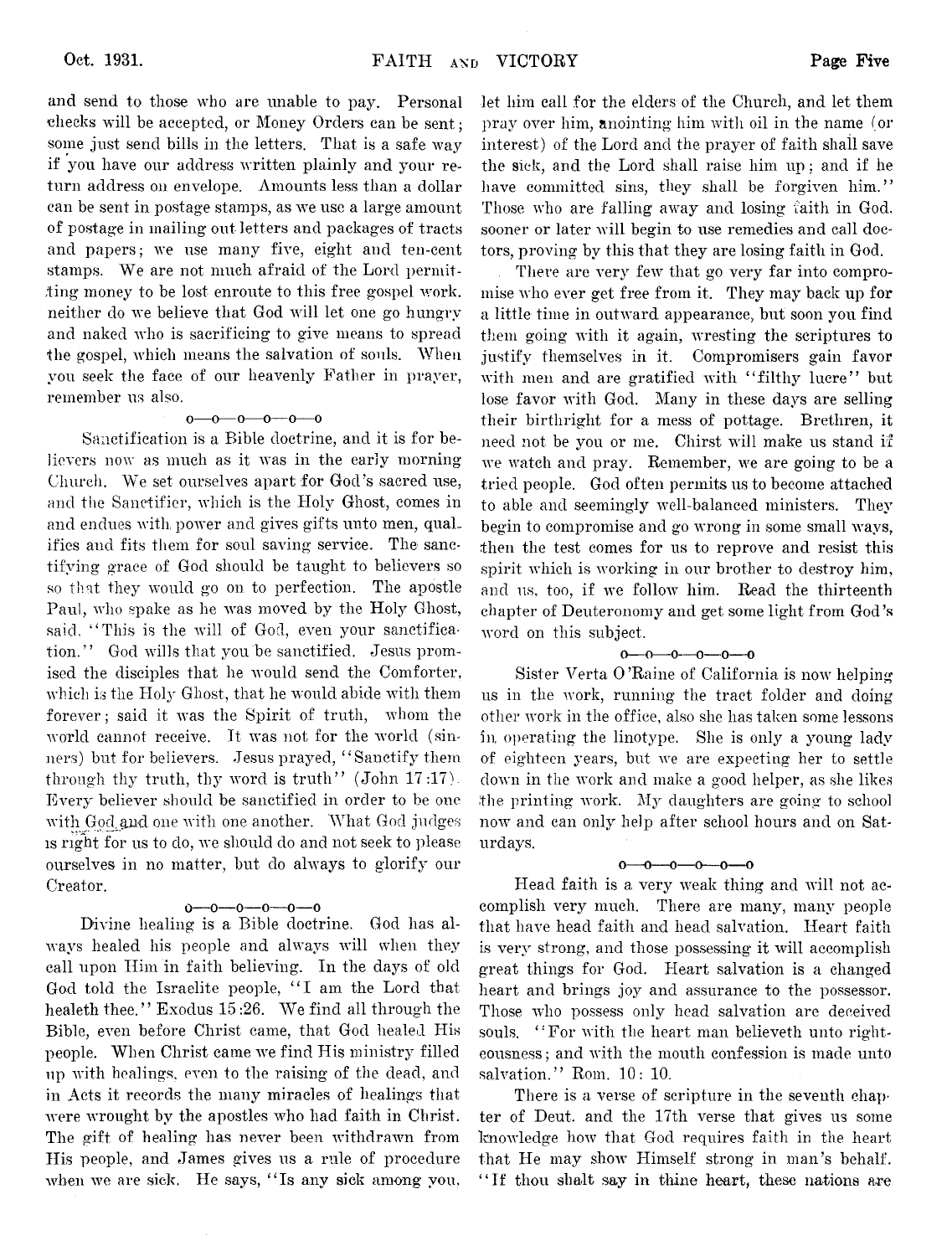more than I; how can I dispossess them?" We who have Christ in our hearts should remember that He is greater than all. We should not be afraid but boldly come to God in time of need, knowing that God who is with us is greater than all those who are against us, no mattter how strong naturally they may seem to be. " Greater, is He that is in you than he that is in the world."  $1$  John  $4:4$ . God is stronger than the greatest of companies, God is stronger than the greatest of men, God is stronger than all other spirits, and God is stronger than all afflictions and diseases. We who have Christ in our souls should count it so and boldly go forth in Ilis strength, and God will work and show Himself strong in our behalf. Paul said : " I can do all things through Christ who strengtheneth me." We should not limit the Holy One of Israel. How can God work if we think in our heart that other things are stronger than He?

#### o—o— o— o— o— o

Jesus says: " If therefore ye have not been faithful in the unrighteous mammon, (earthly things) who will commit to your trust the true riches" (heavenly things) Luke 16 : 11. Many other things He said which is recorded in this chapter.

" And the Pharisees also, who were covetous, heard all these things: and they derided Him" 14th verse.

Jesus said in 8th verse: " The children of this world (carnal-minded people) are in their generation wiser than the children of light" (saved people). The carnal-minded people are laboring hard, watching, 'striving and seeking every way possible to lay up earthly treasures. On the other hand, we see many who claim to be in light that are very slowful about using their time, strength or means in a way to lay up treasures in heaven. Therefore, the children of this world are wiser according to their knowledge of riches.

"Many are called; but few are chosen." The ones whom God will choose to dwell with Him in the glory world are the ones who prove faithful to Him in this life. " He that endureth unto the end, the same shall be saved." Matt. 10: 22. "Be thou faithful unto death, and I will give thee a crown  $d^c$  life." Rev. 2:10

o—*o*—o— o— o—o

The rejection of God's redeeming love involves man in the deepest guilt and condemnation.

### ---------------- o----------------- **Obituary**

Mary Catherine Worthwine, daughter of Philip and Elizabeth Worthwine, was born October 8, 1858 at St. Joseph, Missouri. Died, September 17, 1931; age

72 year, 11 months and 9 days.

Her father, Philip Worthwine, came to the United Stales from Germany and settled at St. Joseph, Missouri at an early date, and was united in marriage to her mother, Elizabeth Stumpff, who was a native of Kentucky. At the age oj seven years, Sister Taylor's mother died leaving her with the responsibility of caring for younger children of the family. She grew to womanhood at St. Joseph, Missouri and on November 7, 1875 she was united in marriage to Hiram Taylor at Savannah, Missouri.

To this union fourteen children were born. In 1889 Bro. and Sister Taylor came to Oklahoma and settled on a homestead five miles southeast of Guthrie. They together shared the hardships and privations of pioneer homestead life, rearing a large family of sons and daughters, twelve of whom remain with us to this day.

Sister Taylor was a very devout Christian woman. Over twenty-five years ago, she with Brother Taylor and a number of the family were saved and became affilliated with the Church of God at Guthrie, Okla.

She has left to mourn her loss; her husband, Hiram Taylor, and her children; Thomas, Arthur, Jack, Jewel, and Sam Taylor of Guthrie, and her daughters; Mrs. Andrew Schneider, Purcell, Oklahoma, Mrs. Fred Perry and Mrs. Charley Ramsey of Wichita, Kansas, Mrs. Fred Philips, Ponca City, Oklahoma, Mrs. Albert Keispert, Mrs. Ed. Mahnke and Mrs. Arthur Mahnke of Guthrie, and one sister and two brothers; Mrs. Rache Ringer, Mr. William Worthwine, Mr. Joe Lilliger all of St. Joseph. Missouri.

Beside these she is survived by forty-two grand children and eight great grand children and a host of friends.

Funeral services were conducted by W. II. Shoot. Text, St. John 17: 4.

#### ---------------- o----------------- OBITUARY

Bertha Sipes, daughter of Mr. and Mrs. James Bush, was born Nov. 14, 1864 and passed from this life July 1, 1931; age 66 years, 7 months and 16 days.

In August 1885 she was united in marriage to Noah Sipes who passed on before her about a year and a half ago. Toi this union were born seven children; six boys and one girl. Two boys and the one girl died in infancy. The other boys— Lon, James and Earl of Forbes, Mo. and Harry of Colo.— two brothers and two sisters live to mourn her passing.

Mrs. Sipes was a kind wife and mother, and en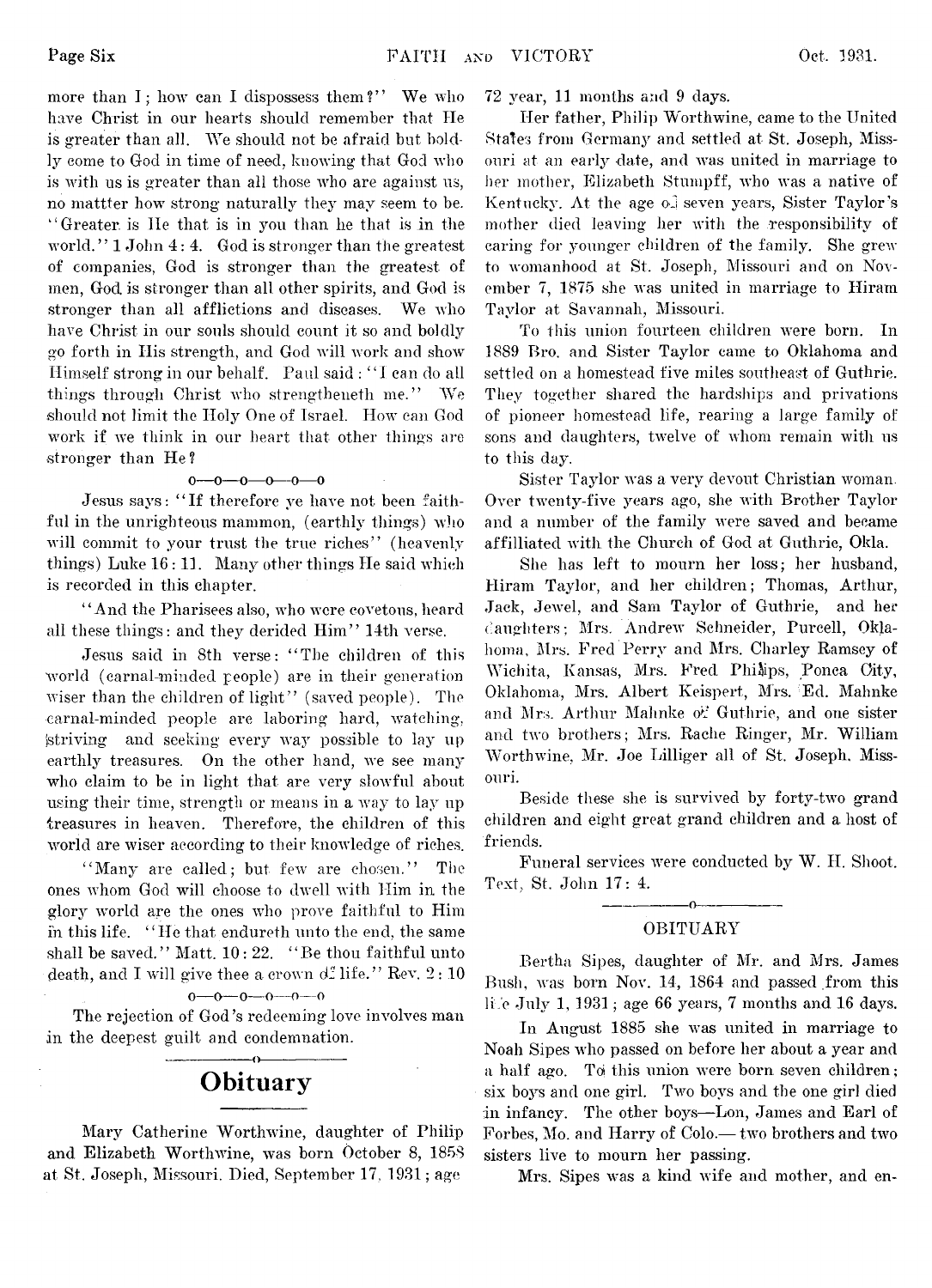joyed a real Christian experience. She will be sadly missed by loved ones and many friends. Funeral was conducted in the church at Forbes, Mo. by T. E. Whipple, after which the body was laid to rest in the Forbes cemetery.

#### ---------------- o---------------- **MEETING REPORT**

The Camp-meeting; of the Church of God held at Blackford. Ky. is now an event of the past, and truly •it was a success for the Lord. The word of God went forth under the anointing of the Holy Spirit and the results thereof are living on. We believe this was the best meeting we have ever witnessed. The very presence of God overshadowed the saints and truly we did feast on good things. The works of darkness were exposed, and the enemy put to flight by the mighty power of God.

Verily, the Church of the living God is shaking herself loose from the effects of compromising spirits, and coming forth to shine as it did in the morning time. Saints of God, let us take new courage and get down to real earnestness before God, claim our rights as His /blood-bought children and see the cause of Christ move forward with sweeping victory over the powers of darkness.

A few were saved during the meeting, some claimed sanctification and some witnessed the power of God to heal. The ordinances of the house of God were observed with Bible results, " If ye know these things, happy are ye if ye do them."

The ministers present were Bros. F. M. Fowler, Dexter. Mo., L. L. Perry, Loranger, La.. Win. C. Hughes, Roekvaie, Tenn., Cleo Murry, R. A. Justice, Belmont, N. C., T. Z Lawson. Newcastle, Ind. May God, richly bless these dear brethren for their sacrifices made in coming to the meeting, and greatly reward them for their faithful service, is our prayer.

Now dear saints of God, as this meeting has come and gone and much good was accomplished, let us begin to prepare and pray earnestly for a real fruitful and successful meeting next year, should Jesus tarry. Your Bro. in Him,

— Thos. A. Bean.

#### MEETING REPORT

The meeting at Red Clay, Ga. has come and gone, and it truthfully can be said and is being said by all that it was the best meeting ever held at Red Clay.

The attendance was good; the church house being crowded every night with eager listeners. Fourteen

made their way to the Lord and got saved, eleven were baptized, and twenty-four took part in the ordinances of the Lord's house. Ministers present were Bros. W. C. Hughes and L. L. Perry. The preaching was good and radical; the old-time truth was sent forth with victory under the anointing of the Holy Ghost. Expenses were fully met, and \$75.00 left for the ministers. Sister Butrum from Athens, Tenn. was with us in the meeting; a devoted sister and mother in Israel. Bro. Ted of lyner, Tenn. was with us also.

Your Bro. in the one faith,  $\quad - J$ . C. Knittle.

- - - - - - - - - - - - - - - - - - - - - - - - - - - - - - - «■ V - - - - - - - - - - - - - - - - - - - - - - - - - - —

## **An Open Letter On Life Insurance**

Dear Bro.  $-\!\!-\!\!-$ :

May God bless you in all things pertaining to Godliness and life everlasting.

Your letter of inquiry concerning scripture which teach against life insurance has been duly received and sincerely prayed about and considered.

You say that you want to make heaven your home. That is a good desire and should concern us more than all things else.

1 will first give you a few of the sure promises of God which we should believe, have faith in God and put our trust in Him and not in companies of men which are weak and finite.

" I have been young and now I am old; yet have I not seen the righteous forsaken, nor His seed begging bread." Psalms 37: 25.

" For every beast of the field is mine, and the cattle upon a thousand hills." " If I were hungry I would not tell thee: for the world is mine, and the fullness thereof." Psalms 50: 10, 12.

" lie that hath pity upon the poor lendeth unto the Lord: and that which he hath given will He pay him again." Prov. 19: 17.

" But my God shall supply all your need, according to His riches in glory by Christ Jesus." Phil. 4: 19

"Let your conversation be without covetousness; and be content with such things as ye have: for He hath said, I will never leave thee, nor forsake thee." Heb. 13:5.

Now, we will give a few scriptures which, if believed, should for ever settle the question of life insurance with honest sincere souls.

In the sixth chapter of Matthew, begin at the 24th verse and read to end of chapter. I will quote a few verses here: "Therefore, take no thought, saying, what shall we eat, or what shall we drink, or wherewithal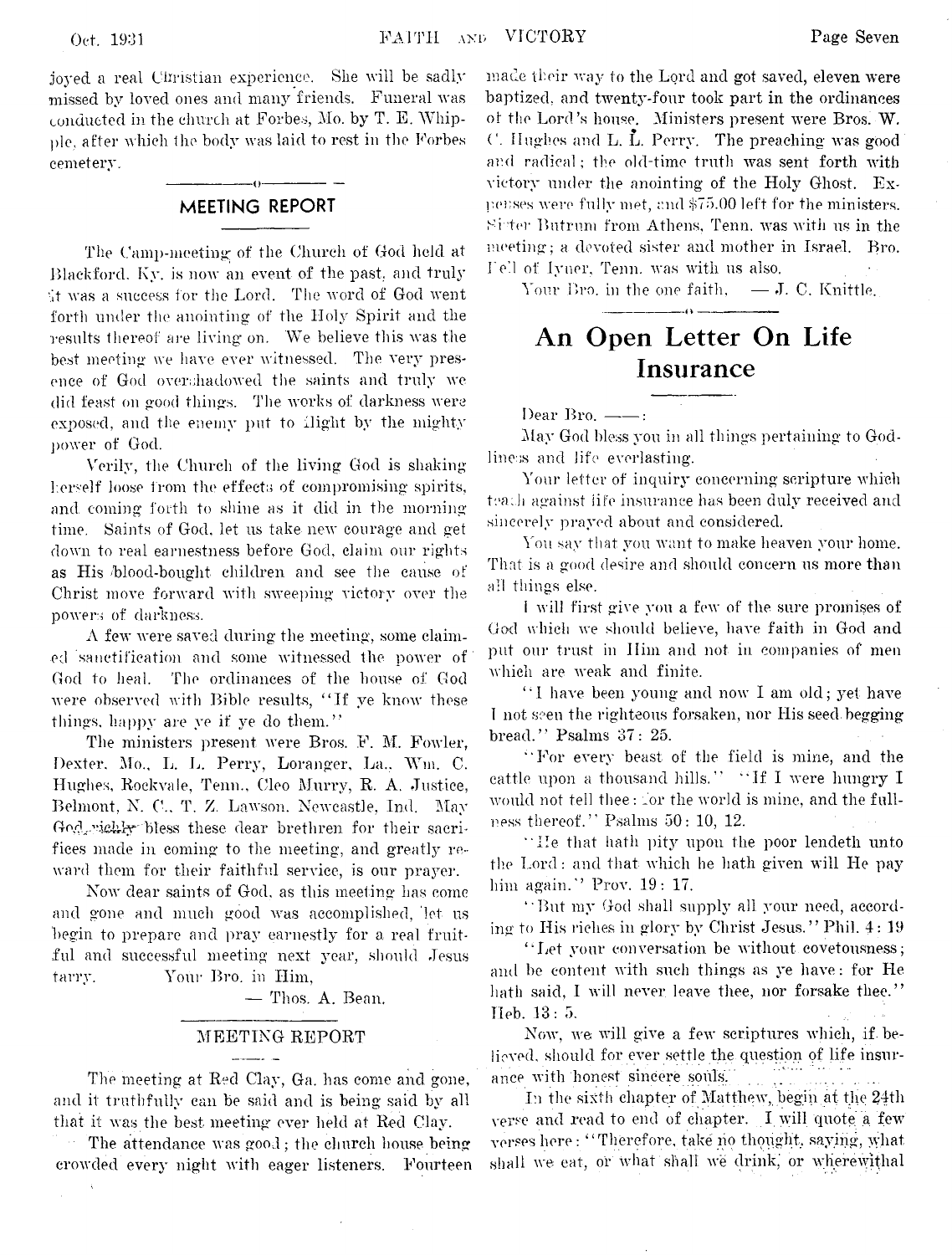shall we be clothed ? (For after all these things do the Gentiles seek:) for your heavenly Father knoweth that ye have need of all these things. But seek ye first the kingdom of God, and his righteousness; and all these things shall be added unto you."

I know there are some who wrest these scriptures from their proper meaning, and make them mean nothing at all. Some say that Jesus is teaching us not to have anxious thought. Yes, it means that and it means more than that. When we consider these sayings: of Jesus in connection with the quoted promises above, it seems to me that one would have to be covetous or taking anxious thought or a disbeliever in the promises of God to insure his life, and thereby trust in a company of earthly men to supply his food and raiment when old and aged, or for the continued supplying of his wife and children when he is gone. Who could think of the apostle Paul, who wrought and labored with his own hands in order not to make himself burdensome to the saints, taking the money which they did give him and paying it in on a life insurance policy? Who could think that Jesus would carry a life insurance policy while teaching His followers the above truth ?

Some may say that if we took no thought for the {future, we should not can fruit for winter use. That would be carrying it too far. There are some that God would permit to can fruit that it might be for use when needed; others he permits to have farms to till and work to provide food for their families, and for to have to give to the needy, to the ministers and gospel workers who have no time for such. In the sixth chapter of Acts we find that the apostles had no time to serve tables, saying, " It is not reason that we should leave the Word of God and serve tables, but we will give ourselves continually to prayer and ministry of the Word."

In the twelfth chapter of Luke we have some more teaching from Jesus that is, in spirit, decidedly against insuring one's life. "Sell that ye have and give alms: provide yourselves bags which wax not old, a treasure in the heavens that faileth not, where no thief approacheth, neither moth corrupteth. For where your treasure is, there will your heart be also. Let your loins be girded about and your lights burning."

If the money which you are continually paying on your insurance policy would be given to the poor or to the gospel work, you would be continually laying up treasure in heaven, but when you are paying on an insurance policy from month to month and year to year, you are laying up treasures on earth with the

expectation of reaping future earthly benefits. How inconsistent it is for a minister to tell his congregation to have faith in God, to trust Him and not be afraid to step out on His promises, and at the same time taking their money and continually paying on a life insurance policy. Bro. -, a minister should be an example to the flock, of faith and trust in God, and of laying up their treasures in heaven and not on the earth.

Another scripture which appeals to me as being strongly against life insurance is found in Jer. 17 : 5. "Thus saith the Lord, cursed be the man that trusteth in man, and maketh flesh his arm, and whose heart departeth from the Lord." While this was spoken to the house of literal Israel, it will also apply to us today. To insure your life is putting your faith and trust in man, making flesh your strength or safety, and the I eart is departing from God, doubting His care for you in the future, limiting the Holy One of Israel.

You say you know the decision of the ministers at Oklahoma City. I was not in the Okla. City assembly of mini:;ters, but 1 am agreed with them in their decisions, and the only way I can see for the wall of division that exists between you and the body of ministers to be removed is to confess to them of your insubordinate spirit, humble your heart before God and get saved from wanting to have your own way regardless of the ministry. You may think that there are just a few that are against insurance, but I want to tell you that nearly all of those that are free from the compromise spirit and constitute the Church in the Reformation are against it and only a very few favor it. Would you rather have your insurance than the confidence and fellowship of the saints in light? Rebellion against the counsel of the brethren is a great wrong in the sight of God. " For rebellion is as the sin of witchcraft, and stubbornness is as iniquity and idolatry." 1 Samuel 15: 23.

Consider what 1 have written and the Lord give thee understanding. In Christian love,

**— FRED PRUITT.**

#### **( l O R R E S P O NT) E N C E**

Greenville, Ohio — Dear Bro. and Sister Pruitt and co-workers: I greet you in the precious name of Jesus. I feel led of the Lord this morning to tell what the Lord has  $\phi$  for me, and will do the same for any brother or sister that will trust Him.

About six years ago I was afflicted with a severe wwah. I could hardly sleep at nights, The people got afraid of me where I was boarding, and they sent some of my spittle to the doctor and he said I had genuine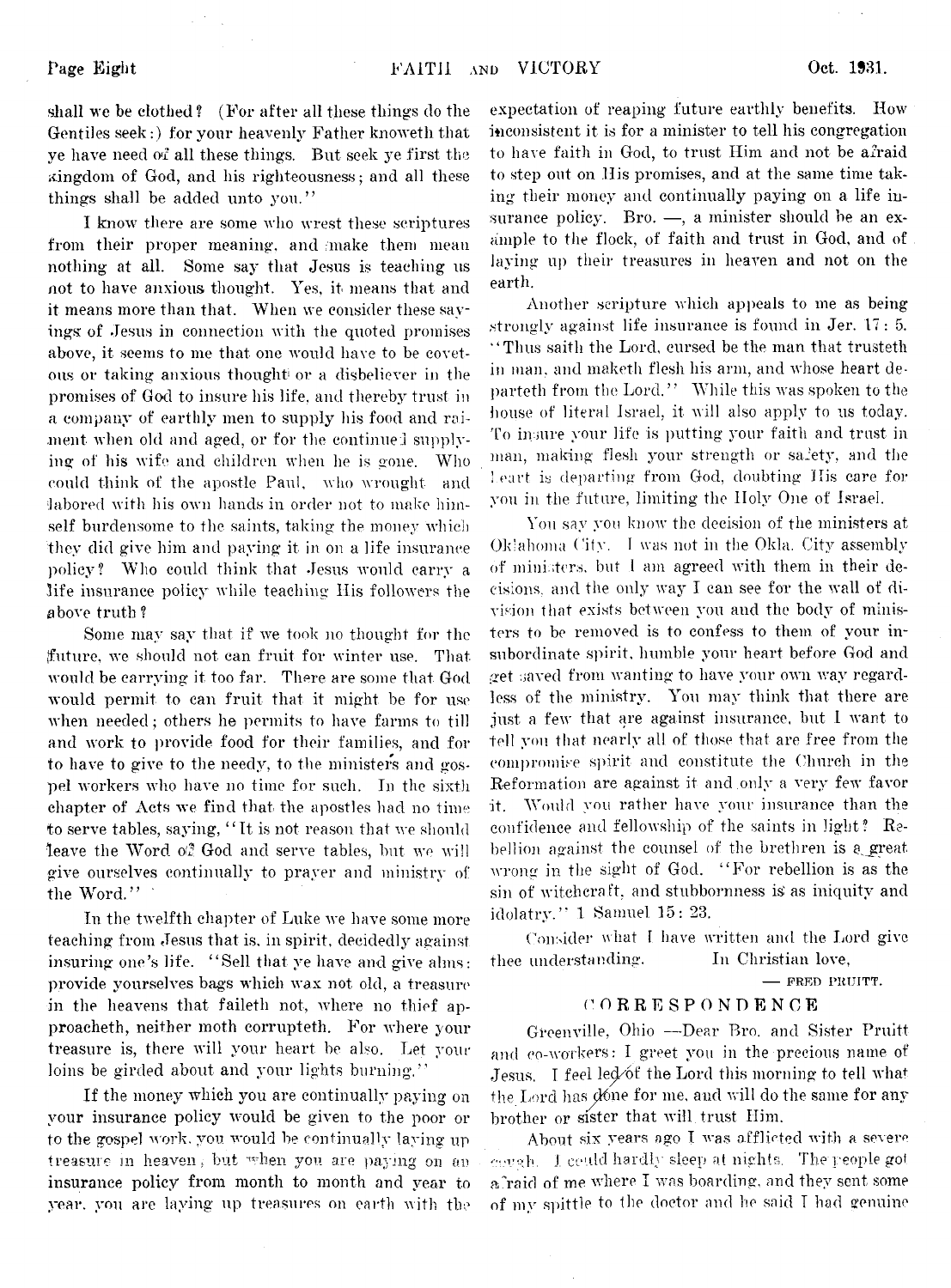tuberculosis. They told my wife when she came after me on Saturday that she would be a widow before long if she did not be careful. She asked what was the matter. They told her that he needed some cough medicine for that cough. Wife told them I needed no medicine, that the Lord could heal that cough. We went *ta* Bro. and Sister Hartzel to agree with us for my healing, so one night before I went to bed the Lord touched my body and 1 was healed instantly.

Later on I was afflicted with dizziness; it was so bad I had to go to bed as soon as it came on me. Every thing would whirl around like a storm. Sometimes when I would go to vomit it would throw me out of bed. I obeyed the Word in James and the Lord healed me of that awful alfliction. Then I was afflicted with heart trouble, and through the prayers of the dear saints the Lord has delivered me of that affliction. The Bible says, the afflictions of the righteous are many but the Lord delivereth them out of them all. Praise our God for what He has done for me.

I am sending this for the glory of God, and it may help some one else. I have been out o: work for the last two years and the dear Lord has fulfilled His promise that He would never leave us nor forsake us. Praise our God. I love the good things of God in your little paper; would love to send von some means but are not able this time. May the Lord bless you and yours in your work. Pray for me that I will be just what the Lord would have me to be. Your Bro. in the straight and narrow way,  $- W$ . L. Rapp.

r. n o o Springfield, Mo. — Dear saints scattered abroad, greeting in Jesus' dear name:

Today finds me saved and walking in the narrow way. **T love** the Lord with all my heart and intend ifever to forsake Him. We know that He will never forsake us for He tells us so.

I am so glad that I was trained up in the way of the Lord, for had I not been, T may never have known the truth and the worth of prayer. Praise God!

T feel that the Lord would have me to give a little experience on this line. About two weeks after the Springfield camp-meeting, our little boy, Henry Charles, who is three years old. was playing about the electric washing machine. We had just tightened the rollers of the wringer as tight as possible so as to wring the clothes as nearly dry as could be. The little boy turned on the wringer, and by doing so he caught his hand in it. Of course, it kept pulling his whole arm in as it would do clothes. He began crying, not even screaming. We at once ran to him, but before we could loose him or turn off the electricity, his little arm up

to his shoulder was in and as far as it could go, with his neck and face up against the rollers. The rollers had rolled round and round at his shoulder until the skin was scraped in quite deep. His hand had been twisted in some way so as to split his little finger from the others.

The neighbors saw the happening and at once wanted medical aid, saying that all his bones must be broken or at least his shoulder had to be out of place. The little child has been taught to pray, and the first he said was, "Mother, pray the Lord to help me." We at once prayed and called in the saints to pray. Praise His name! not a bone was broken, and we never even saw a physician on this earth, but did talk to our heavenly Physician. In less than an hour he raised his arm straight up and said, "Praise the Lord!" The next day he used the arm in play, and the second day after you could hardly see a bruise nor scratch. I believe the Lord truly spoke to this child, for the same day of the happening someone ask him if it hurt and if they should pray, and he said, (The Lord said ) "Didn't you pray once?"

Dear saints, this is unfeigned faith. Jesus says, that except we become as a little child we shall not enter into the Kingdom of God. I pray God to give me more faith as a little child that I may enter the place prepared for us all. We all need the prayers of each other c'or we are all one family of God.

Your sister in Christ, Mrs. Edna Gibson  $\alpha$  o  $\alpha$  o  $\alpha$  $\mathbf{r}$ 

Dear Bro. Pruitt : Enclosed find \$1.00 for which renew my subscription to *Faith and Victory* for another year. You may continue to send me five copies each month for distribution.

Yours in Christ,  $-$ R. C. Noble.

n *n* n n Loranger, La. — Dear Bro. and Sister Pruitt: May the dear Lord bless you and keep you useful in His service is our prayer. We often think of you ail and would enioy hearing you preach some more of the Word of God.

Enclosed you will find a little fund for the mirionaries from the Sunday School, and fifty cents for Sis. Spradling.

Your Sister in Christ,  $\qquad \qquad$  Elva Joiner.

n n o n Loranger, La. - Dear Sister Pruitt and family: Greetings of love in Jesus' name. May His rich blessings rest upon each of you, is ivy prayer.

[ am praising God for salvation; He is so- good to me. He has saved me from sin and'deception and put me on the highway that leads from earth to Glory.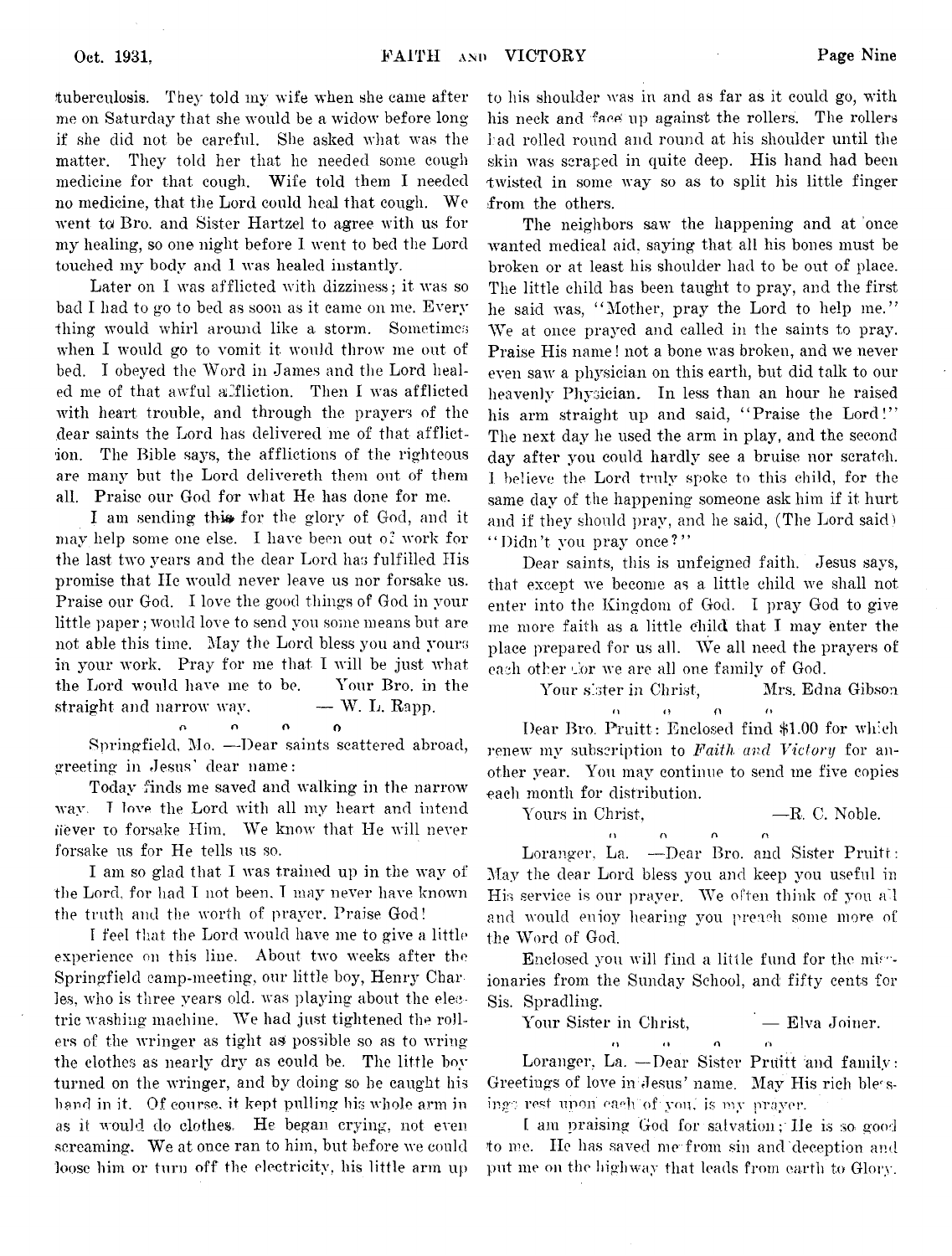Praise. His holy name, nl Him we have all we need for both soul and body. He can save, keep and heal. I am praising Him for His healing power, for He healed me many times. About four weeks ago He completely healed me of indigestion and gas around my heart, or something like that. It was bad but Jesus hnew and understood, and when I got consecrated deeper He set me free from the suffering. It is sweet to trust Jesus.

Sister Pruitt, 1 often think of you, and would have been glad if you could have come down when the others came. I surely enjoyed meeting your daughters, as they were an example of what saint's children should be. I just love the young people. I trust the Lord will permit them to come again.

The meetings we had this summer have been what we needed for sometime. Oh, how I pray that they will continue to burn in all our souls. We are surely near the end of time. The devil knows he has not long to work, so he surely is after the little band of saints. Praise our God, we can be more than victorious in Jesus' name.

I trust you are all well. May God keep you all encouraged to press on, and fight the good fight of faith. Much Christian love to all. Pray for me that I keep faithful and fill my little place in the Body.

Your Sister in Christ,  $-$  Katherine Simpson. O 0 o 0 Hammond, La. -- Dear Sister Pruitt and family:

Today finds me saved and seeking a closer walk with Jesus. That is my whole heart 's desire is to get closer and closer to Him each day, and ever be found doing Hiq will. I want to live in such a way that my life will be a help to others and not a stumbling block to any one. I still make mistakes (which we all will do) but I never do or say anything I know is wrong.

I am sending you 25 cents in stamps for the little paper. I enjoy reading it so much and don't want to be without it.

Sister Pruitt, I want you all to remember me in prayer. I am so afflicted in my body that I hardly feel able to do my house work. Have lost 34 lbs. in weight this summer. 1 know the dear Lord is able to heal me. If there is anything in the way of my healing I want the Lord to show me what it is. I am willing to make it right. I suffer so much with my back and side.

May God ever bless you all is my prayer. With much Christian love to all, your Sister in Christ Jesus, — Mrs. Ernest Forbes,

o o n o Chillicothe, Ohio. —Dear Sister in the precious

name of Jesns: I received the little paper. Faith and Victory, with many thanks, Glad you reminded me of my subscription being expired. Please renew the paper as I don't want to miss a number; it is so full Oi good soul-food. You will, find the remittance in fhis\* letter.

I fell coming down stairs and hurt my hand, so it hinders me in writing, although the Lord is healing my hand nicely. He gets all the praise. It was quite a gash, cut from the thumb to the middle of my hand. 1 just called on the Lord and He took it into His care, and I never lost an hour's sleep. Praise His matchless name! ,

Will have to close with Christian love, praying the Lord to bless you and Bro. Pruitt, your family and a.l the true saints there in soul and body, also that the people who are able to give will supply all your needs, remembering that God loves the cheerful giver.

I am so deaf that 1 cannot hear when 1 go to meeting. Please remember me in prayer. From an old pilgrim Sister on her way Home, — Nannie Hagely.

#### ---------------- o----------------- **Divisions**

I wish to write a few lines on division. Christ brings peace and good will to man. We know it makes peace in the heart and will make peace in the home and family when both husband and wife are saved. Division is and always has been sin, and always will be sin. Luke 12: 51 says He came to make division; He makes a division from the world. His people cannot be like the world and they are not like the world because IIe has separated them from the world. Any thing divided in two or more parts is division. In John 17 it teaches to be one— one in Him and in the Father, even as they are one.

Please study the whole chapter of Eph. 4:3; unity of the Spirit in the bond of peace. Col. 3 : 15, let the peace of God rule in your hearts to the which also ye are called in one Body (Christians or Church) and be ye thankful. Unity and peace make one Body or Church. Keep yourselves unspotted from the world.  $(Jas. 1: 27)$ . James  $3: 18$ , and the fruit of righteousness is sown in peace of them that make peace. Gal. 1 : 1 to 12 tells us there is no other gospel, so why not accept the word  $\alpha$ . God, for it is the Gospel that Jesus brought to this world and there is no other. Praise the Lord.

Rom. 16: 17 says, "Mark them which cause division.'' 1 Cor. 1: 10, now I beseech you, brethren, by the name of our Lord Jesus Christ that you all speak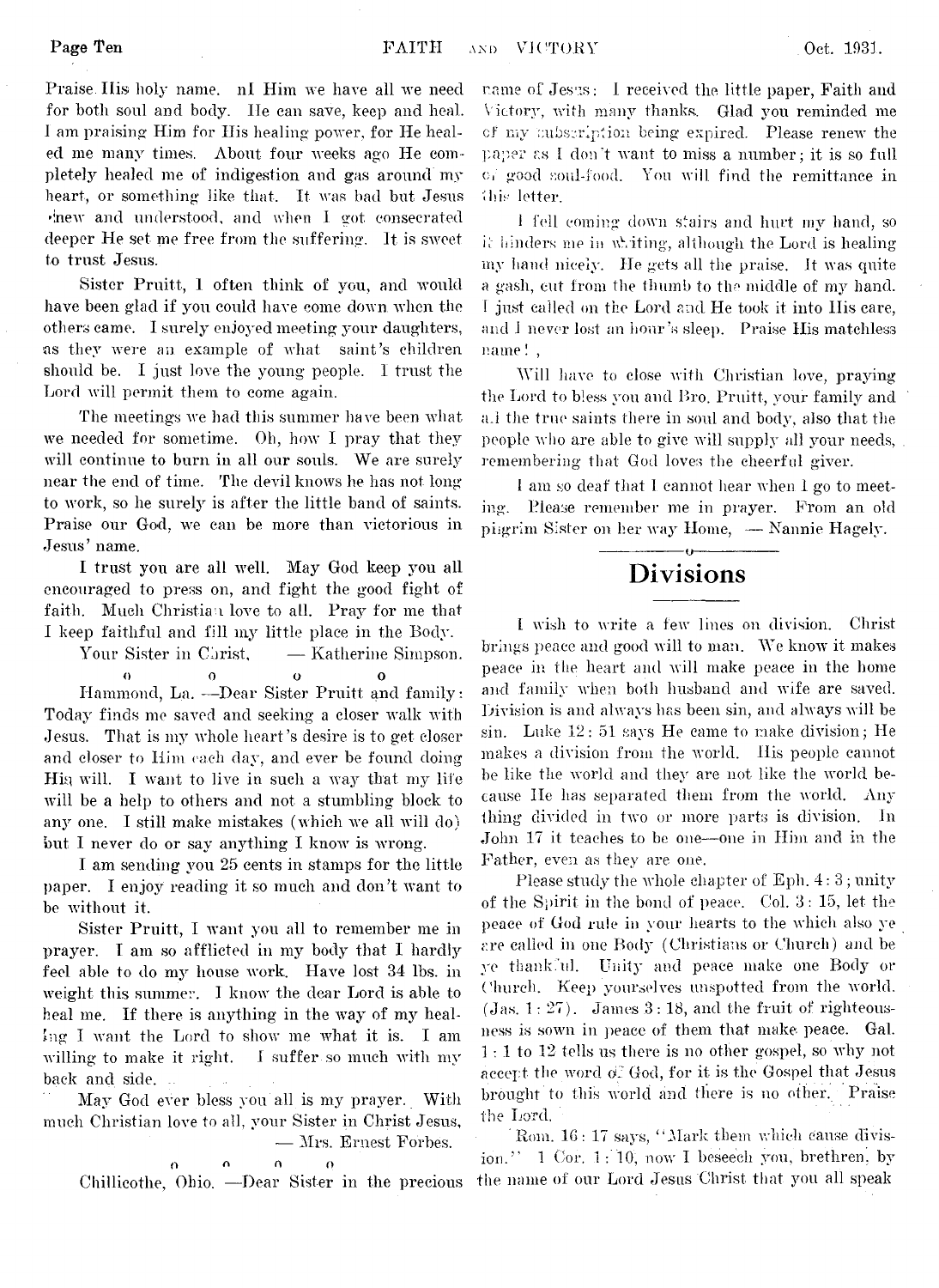The Lord added to the church daily such as should be saved. Now take, for instance, a congregation and divide it ; there will be two parts or more fed by strife, contention and division. Praise the Lord for the beautiful Church of God where peace and quietness reigns and love rules. Brothers and sisters, stand by the Holy Spirit and Word, and they will stand by you.

— Laura Richard.

#### **IF THE FOUNDATIONS BE DESTROYED-WHAT CAN THE RIGHTEOUS DO? Psa. 11:3.**

 $\overline{\phantom{a}}$  of  $\overline{\phantom{a}}$  or  $\overline{\phantom{a}}$  or  $\overline{\phantom{a}}$  or  $\overline{\phantom{a}}$  or  $\overline{\phantom{a}}$  or  $\overline{\phantom{a}}$  or  $\overline{\phantom{a}}$  or  $\overline{\phantom{a}}$  or  $\overline{\phantom{a}}$  or  $\overline{\phantom{a}}$  or  $\overline{\phantom{a}}$  or  $\overline{\phantom{a}}$  or  $\overline{\phantom{a}}$  or  $\overline{\phantom{a}}$ 

The subject of dress comes next. "In like manner also that women adorn themselves in modest apparel, with shamefacedness and sobriety, not with broided hair or gold or pearls or costly array, but which becometh women professing godliness with good works" . Modesty is almost a thing of the past. Short dresses, without sleeves, low neck, form-fitting, questionable styles and colors cannot express modesty. Modesty means not forward nor bold, not loose or shamelessness. The styles for years has expressed loose, shameless, forward and bold. The modern trend of styles is, and has for years, been a dare. The ungodly districts are the leaders and the simple are trapped into it. The addition and subtraction here and there on a suggestive style urges others to exceed. The slow changes deceived the simple and seared their concience. Now there is hardly a shame, consequently modesty and shamefacedness are dead. The words modest apparel means to dress in a manner that will *adorn* the doctrine of Christ and will become or be in harmony with a profession of Godliness. Godliness means the careful observance of the laws of God, proceeding from love and reverence to him. In return the law of God says, dress in a way that will express a nature of restraint or bashfulness. Bashfulness will avoid body exposure, either in the lack of clothes or through formfitting, flimsy clothes. This time worldly adorning expresses a noisy, banquetting, reveling spirit. It's very make-up speak it. It cannot express sobriety, or shamefacedness. Sobriety means a solemn, calm, quiet, cool disposition. Right adorning covering the body does not express revelings, neither does wrong adorning uncovering the body express sobriety.

The woman was created for the man, not the men. She was given to her husband, not to the world to look at. The modern dress expresses independence from the husband; hence the divorces, because it is backed by a spirit. The devil is behind it all. She speaks her independence by apparel, bobbed hair, boldness, freedom.

So far, this has been dealing with a spirit, that saints may know where the danger is, and what to lavoid. Peter said: " Whose adorning, let it be the hidden man of the heart, the ornament of a meek, and quiet spirit," for in this manner the holy women of old that trusted in God adorned themselves, being in subjection to their own husbands. This stresses the inner man adorning and gives us to understand the outward dressing should be in simplicity. The word "simple" means without deceit, unadorned, plain, harmless; to be just what you are. The fixing up of self beyond simplicity, or which is becoming, is no part of salvation. Adorn means to set off, decorate, put on, or departing from a child-like character: " of 'such (children) is the kingdom of heaven" . It is not bothered about fixing up. This is simplicity. The fixing up of children— curls, ribbon, ties, powder, and you plant the seed of pride, and the same with older folks. Consequently, we would say silks, satins, other fancy goods, costly array, cosmetics, bobbing the hair, curling, ties, etc., is strictly outward adorning and is forbidden. It does not become holiness. These things are a mark of pride or some such principle. Someone objects. We answer: Go into the rural districts of twenty years ago if you can find them. Notice the Simple lives, plain, unadorned, unaffected by pride. If you were alone in the woods or field, there would be no thought of this excess of dress. It's the thought of someone else seeing you. A departing from simplicity, a seed of pride and a principle of sin causes that thought. The root that God said lie would cleanse out.

Someone says—fanaticism. We must have selfrespect. We are not at all fanatic. Bible salvation makes people clean up, meat and respectable. We should have self-respect, but not beyond a simple life. Self-respect if indulged in, leads into self esteem and self esteem into gross pride. We realize there are two extremes:) fanaticism and compromise. God's people are of neither. Compromise takes in the world, fanaticism goes just as far the other way. Neither one carries the right spirit. There is a highway between that no vulture's eye hath seen and the people thereon live and dress to please God, as a light that shines into the dark. Let your adorning be the inner man, even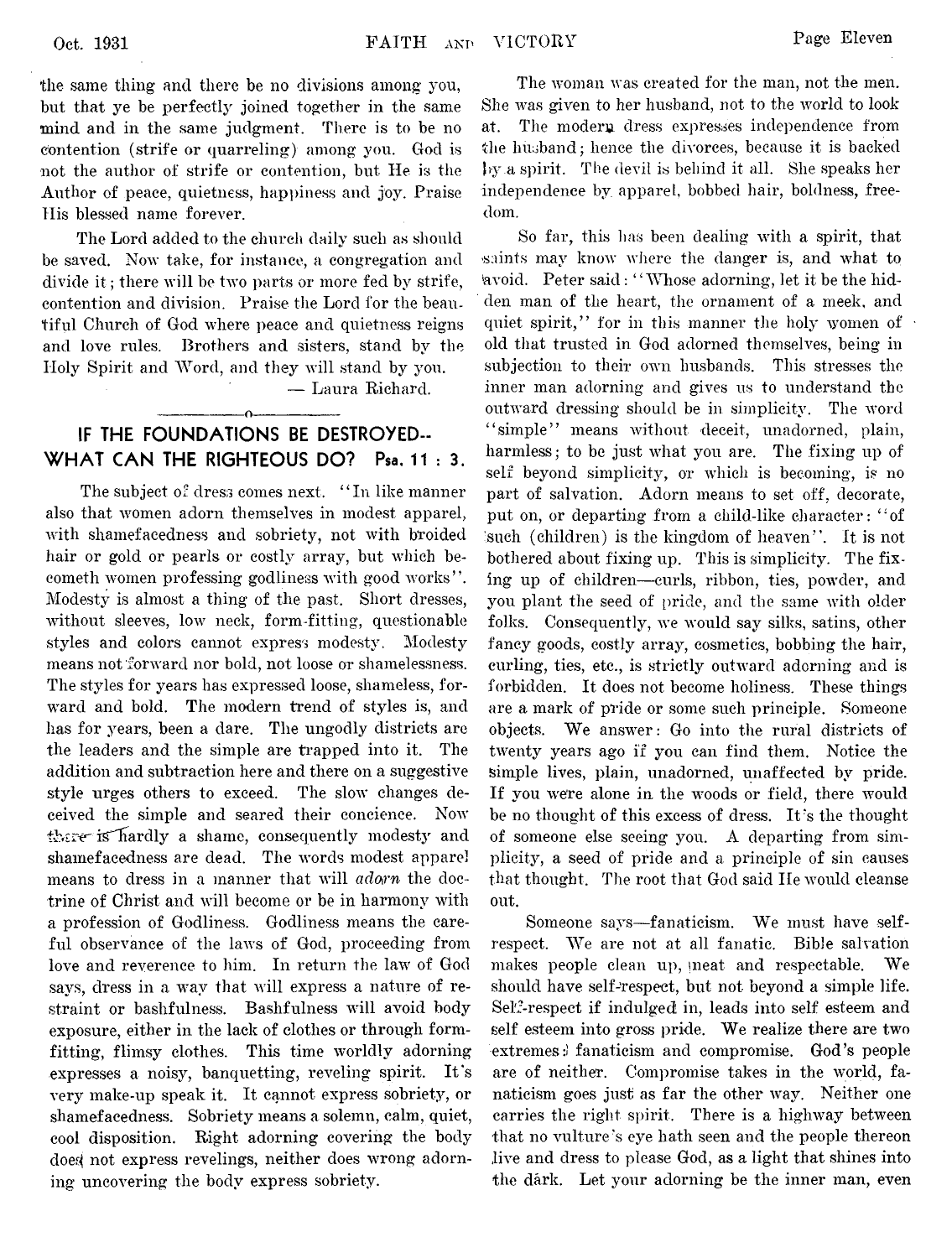the ornament of a meek and quiet spirit, which in the sight of God is of great price. This will teach how to adorn outward man. Then if the Bible forbids the adorning with apparel, jewelry could not even be considered.

The things mentioned in this article are slowly creeping up on us, and are proof of the departing from the true principles of the doctrine of Christ, a falling away, a decaying, as the apostate church. Many are losing the essence of holiness; things are no more clear and positive. You may find a positive warning in the 6th chapter of Hebrews about the danger of falling away, after having been enlightened with the infilling of the Holy Spirit. It is dangerous. Note how the Jews were cut off and how all nations that walked after their own ways. The Jews are not and will not return as a people to God, neither has any other nation or any fallen church. Take heed that the light that is in thee be not darkness. There is mentioned about a people that were dead, twice dead, plucked up by the roots; this signifying there is no more chance, having had the roots pulled up. There is positively such a condition to get into. Consider what I say, and the Lord give you understanding.

Yours for a clean work,  $- A$ . E. Harmon.

126 Valencia St., Burbank, Calif. (It would be good if this article was put in tract form ; the writer desires it. It will make a 16-page tract. The cost would be \$21.00 for three thousand of them. Who will send means to help put this article in tract form ? - Ed.)

#### ---------------- o----------------- **BE NOT CONFORMED TO THIS WORLD**

1 *y* raise the Lord this morning for salvation, victory over sin and the world. I thank the dear Lord for the Bible way. My heart says amen to His will. I ami glad for the few that will dare to stand for the truth and will not compromise with or conform to the world, but will stand and abide by the old landmarks of consecration, truth and holy living, and lift up the standard where the dear Lord wants it lifted. He says bv the mouth of the prophet Isaiah 62: 10, " Go through, go through the gates, prepare ye the way of the people: cast up, cast up the highway, gather out the stones, lift up a standard for the people." Jesus says, "I am the way, the truth and the life." John 14: 9. Again He says, if a man love Me he will keep my words (Jno. 14: 23). Also the apostle Peter says that Jesus left us an example (which is a pattern) that we should follow in His steps. Can you imagine His steps

leading to worldly conformity, to doctors, medicine and other ^remedies, allowing dope to be administered, to the use of strong drinks, coffee and teas, patronizing public bathing pools, dressing in the styles and vain fashions of the world, to the wearing of gold or pearls  $(1 \text{ Tim}, 2:9)$  or imitations thereof, such as breast pins, rings, bracelets, fancy hat pins, transparent clothing, superfluity of lace trimming, and neck-ties? Imagine our Lord Jesus taking part and indulging in such things? No, not our Savior, neither should we, as He is our leader, example and pattern, neither can we thus glorify God in such a life. Read; 1 Cor. 10: 31; Col. 3:17; Rom. 12: 2.

Dear brother, sister, our meat should be to do the will of the Lord (Jno. 4: 34). We are not to conform to this world in habits, dress, pride, thoughts and words that do not glorify the Lord but be transformed. (Rom. 12: 2). Our affections should be on things above, not on the world (Col. 3:2). We should not love the vain, foolish, and unnecessary things and ways of the world  $(1 \text{ Jno. } 2: 15)$ . We should manifest the Christ life (Col. 2:4). He should dwell in our hearts  $(1 \text{ Jno. } 4:4)$ . Our life should be hid with Christ in God (Col. 3:3). Out of the heart are the issues of life (Prov. 4: 23).

Dear brother, sister, my heart has been made sad in these last days to see so many dear ones that claim to be in this evening light reformation, the Church of God, drifting and conforming to the world ; many of them ministers and leaders, building again the things which they once destroyed (Gal. 2: 18). How can they have or encourage faith, confidence and trust in God by such example and pattern? Jesus said, when the Son of man cometh, shall He find faith on the earth (Luke 18: 8).

May God have mercy on souls that have so drifted and let down the beautiful standard of the Lord to trail in the dust of the wicked, and help them to come to themselves to see from whence they have fallen, and to speedily return and lift the dear old standard of Christian faith and life where they once held it, is my earnest desire and prayer to God. Dear brothers and sisters, pray for me that I be true to God and eternitybound souls, and may by life and influence help some one from sin and error to God and His salvation.

I remain your Brother under the precious blood of Jesus in the one Body, the Church of God, earnestly contending for the faith once delivered to the saints, — A. Newell.

> Subscribe for the "Faith and Victory" It is only twenty-five cents per year.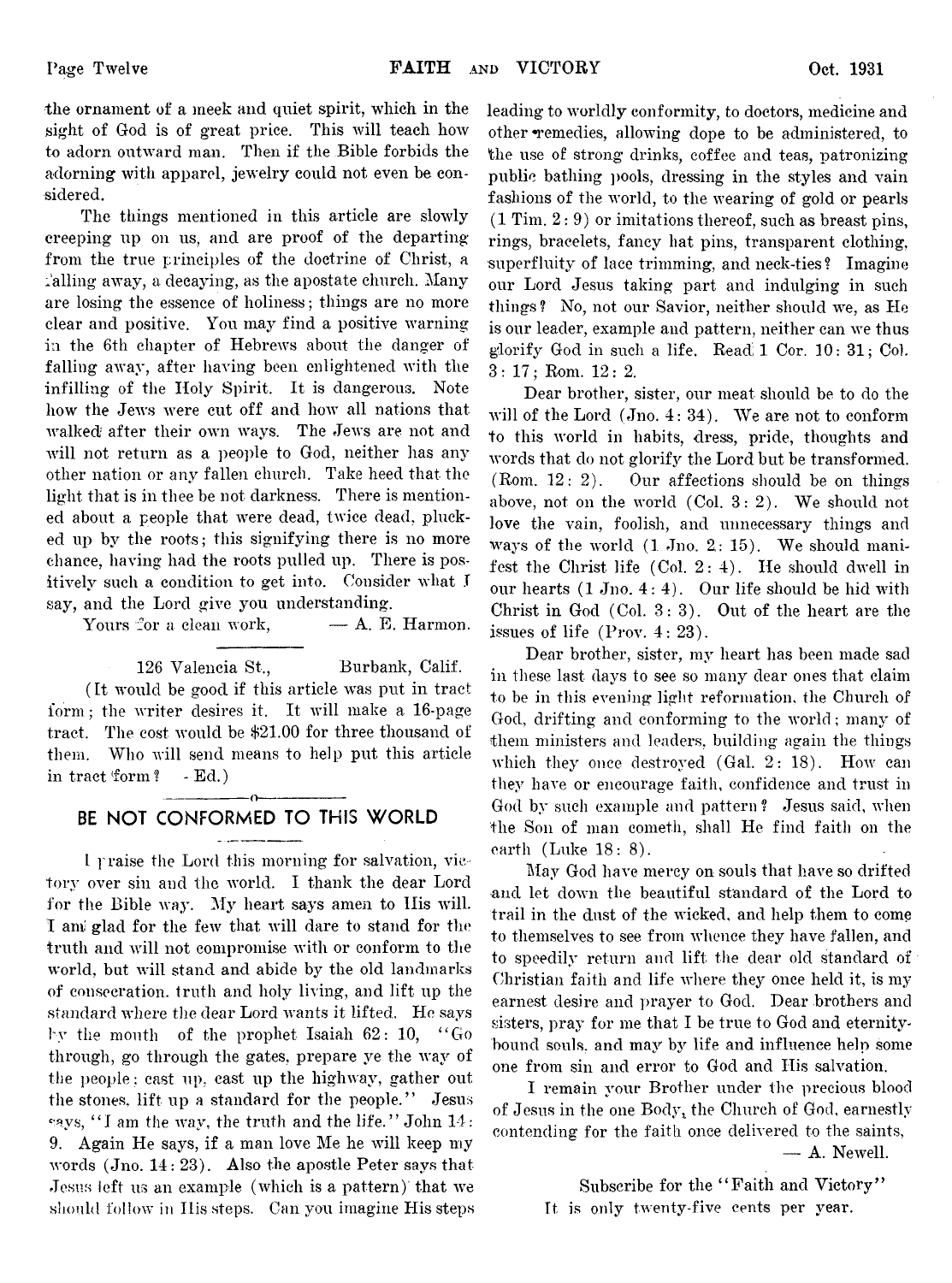## **Devil Possession**

Are there any people possessed with demons now? Some think that the world is getting better, and naturally not so much devil-possession, but recently the writer met and came in direct contact with one of the most severe cases he ever saw. Hence, I feel like warning people to shun the cause whereby many become possessed with demons.

During a recent camp-meeting the Word of God was being preached against false spirits and false doctrines, and one exposed was a Pentecostal deception which so enraged the devil that he decided to take the li.e of the preacher. When the invitation was being given for seekers to come to seek salvation, the possessed man first tried to pull the back off the board seat; failing to do so, he made a run for the altar (a bench perhaps 10 feet long), kneeling for a second, he raised up with the bench drawn to kill the preacher, but the power of God caused him to drop the bench. Rushing on to the preacher, he struck twice with his fists, barely missing the brother's face. Failing in this, vie made a leap clamping his arm around the brother's neck, taking a number of strong men to release his hold. We( advised the brethren to go ahead with the altar service as some were coming for salvation, and some eight or ten of the brethren took the man to the dining hall where we could be more secluded from curiosity seekers and sympathizers. Here a battle began between the power of the devil and the power of God. For the space of three hours or more the poor man's jaws were set by the devil so he could not speak. During the interval from 9 :45 p. m. to 5 :45 a. m. I shall never forget such hideous looks the man gave us when we were rebuking the devil and praying for him. We were almost on the point of despair about 2:30 o' clock in the morning, but knowing we had preached radically that God gave His ministers power over the devil, and to recess now meant a victory for the devil, so we decided to stay until victory come. You know we have to measure to our own preaching, hence, we were tried out, We were repeatedly obliged to ask God for more power, which when exhausted we asked for more. After the devil had been rebuked sufficiently and overpowered, the poor soul confessed his back life for a period of ten years. He once was saved in the clear light; had a good experience of salvation, but came in contact with a free-love spirit which he imbibed and, of course, he could not pray, and after trying and failing he turned to cursing. God and become possessed; from one thing to another until he

was one of the most pitiful cases I ever met. During the battle the very spirit of the devil tried to choke a number of the saints, and almost the entire camp felt the awful presence of the devil. The very spirit of the devil himself was present in and around the camp to harass the saints of God. While the man was confessing to his dark past, there were two words he could not utter—the names of "Jesus" and "God". Final. Iiy after having cast out five or six devils of different kinds, we came to the hardest one of them all, a dumb devil, but God gave power to cast him out so the poor man could pray, that is, saying "Jesus help". We held on to God in earnest prayer. God cut him loose so he could pray, and he began calling on God and conviction came, broke him up, and he called mightily on God and the victory came, making him a new creation, changing his very nature from that of demons to the very spirit of Christ. Hallelujah to God.

The morning service came at 10:30 a. m. The man who had been possessed with demons but now filled with the love of God, made his way to the platform where the minister was seated, threw his arms around the brother's neck, begging forgiveness while God was Hooding his soul, telling him lie had nothing against him and confessing the devil caused him to do what he did. Eight here the fire of God came with the mighty power of God; souls began to shout and leap for joy, and it seemed like heaven was transferred down on the earth. The following Saturday we took the man who had, been so gloriously delivered to the water's bank and burried him in the watery grave with seven others.

This is a true account as the writer saw it, witnessed by many others at the Oklahoma City campmeeting, and the minister who did the preaching which so stirred the devil was Bro. Geo. E. Harmon of Glendale, Calif. I can not describe it as it was, but can give only a meager outline. Those awful feelings in personal contact with the devil and visions of the very spirit of demons can only be just told about: the very fumes from the 'pit' can not be told so they can be understood like personal contact with the very spirit of the devil himself.

Reader, I pray God that you may never give the devil a chance to come in and take possession. Oh, the danger, the bitter remorse—that soul-racking, nervebreaking power of demons operating in the very heart and soul of man! A small man possessed with the spirit of the devils is as strong as five or six men. One of the dangers when evil spirits are being cast out is, they go looking for some place to enter, and if we are in sympathy, they are invited to come in and will do so.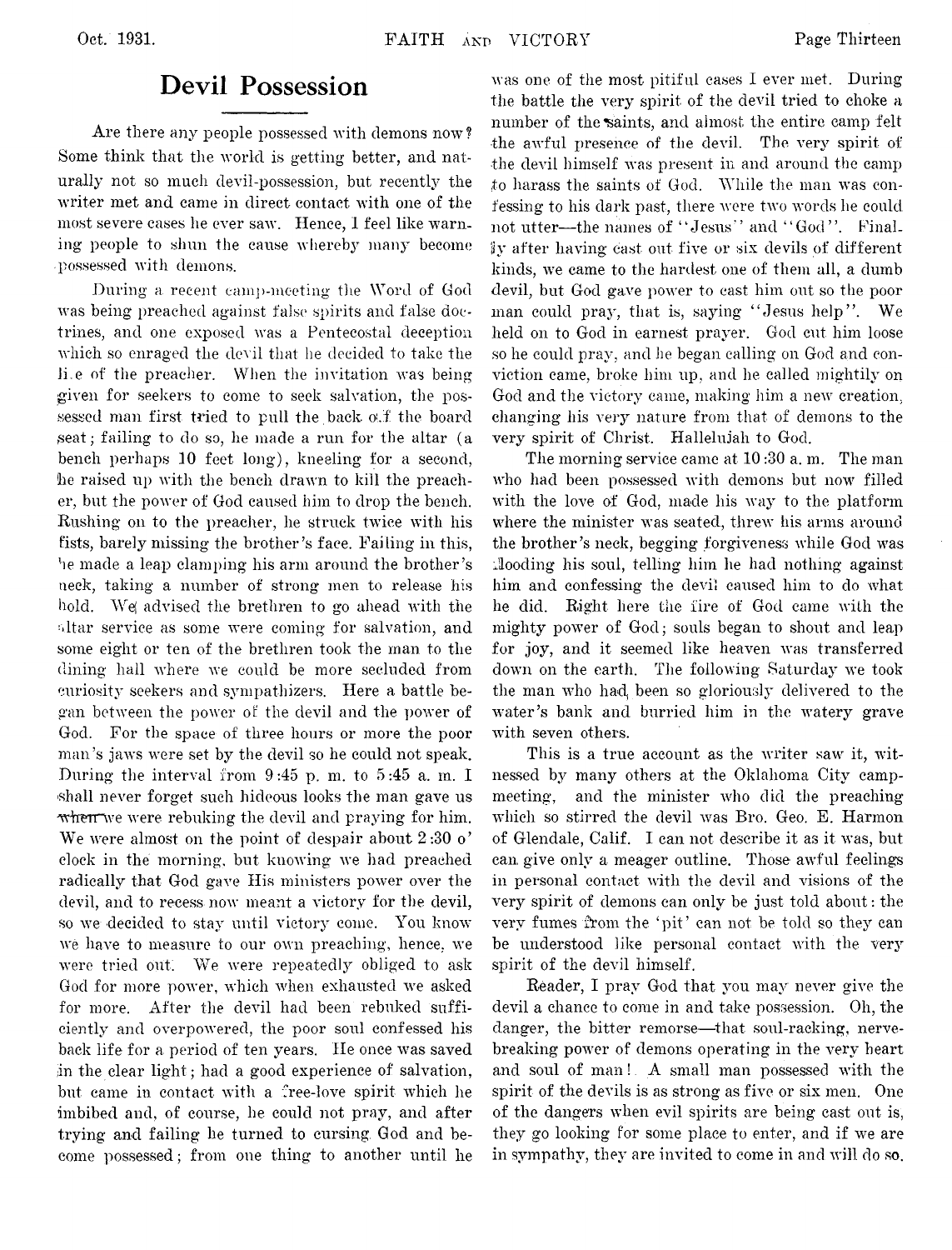Do not reject light, do not reject the admonitions of faithful men, and above all, honor the Spirit of God and do not let bitterness come in your hearts. May this stir souls to be more careful, is the prayer  $\alpha^2$  one who was present.  $- E. M. Zinn.$ 

# **The Gentile Age Part 1**

**---------------------- o-----------------------**

The Gentile age is the last dispensation of time, and will end when time shall end and be no more. Salvation through Christ is now offered to both Jews and Gentiles because they were both under sin and there is no difference. All now may have redemption through Christ's blood. Only in this life is salvation offered to Adam's fallen race. " Behold, now is the accepted time; behold, now is the day of salvation. ' ' 2 Cor.  $6:2$ . To behold is to observe the fact that this last dispensation of time is the last day of God's offered mercy to both Jews and Gentiles. When this reign shall end there will be no more opportunity of salvation for lost souls.

Oh sinner, repent and seek the salvation of your soul now, while it is called today; tomorrow it may be too late. Now is the accepted time. You have no future promise of eternal salvation, as it is said, " Today, if ye will hear His voice, harden not your hearts." Heb. 4 :7. The promise is now to "whosoever will". The spirit and the bride say, come, and let him that hoareth say, come, and let him that is athirst come, and whosoever will, let him take the water of life freely. (Rev. 22: 17).

In this New Testament dispensation the middle wall of partition is broken down between. Jews and Gentiles, never to be raised again. See Eph. 2: 14. " For by one spirit are we all baptised into one body, whether we be Jews or Gentiles, whether we be bond or free; and have been all made to drink into one spirit."  $1 \text{ Cor. } 12:13.$  "Come unto me, all ye that labour and are heavy laden, and I will give von rest." Matt.  $1: 28$ . This call extends to all men till Jesus comes the second time without sin unto salvation. Whether they accept it or not, what shall take place then ? Some say that the glad millennial day will come that we have so long\* looked for, when there will be peace upon this earth and good-will to man for a thousand years. In their fancy dreams they see the time when. " Before they call, God will answer and hear them," when the wolf and the lamb shall feed together and nothing shall be destroyed, that even the nature of the beast shall be changed. They sing their

glad millennial song and rejoice as Israel did over Aaron's calf and as the servants at the altar of Baal. They see every man sitting under his own vine and fig tree, and none shall make him afraid, because the nations have beaten their swords into plowshares, so there will be no more war. Even the beasts are tamed and no harm is in them; the cockatrice shall not hurt the infant child, and then Christ shall be King and sit upon his throne in Palistine and rule the world. A wonderful time in their vision and dream they see. Oh, so sad, now to be awakened by the trumpet's last loud blast— "There shall be time no longer!!"

Time has now ended in eternity, and their poor souls are lost in that awful whirlpool of eternal dispair from whence no traveler returns, and shall be tormented for ever and ever. This false theory was believed among the Jews when Jesus came to set up His kingdom, but this did not meet their expectation; however, He did set up his kingdom and they lost their nation, and all that disbelieved his words lost their souls. The modern millennial teachers disbelieve the Word of God as much as the Jews disbelieved Christ. They say Christ will come and set up His kingdom and reign on earth ai thousand years. This is a false idea; for that reason Christ said, my kingdom is not of this world, and that it was at hand then. Now if it be true that God's kingdom is yet to be set up in the future, the New Testament is a failure and the Jews have a right to believe that the disciples stole Him away while the guards slept, But we take our stand in defense for Christ and the New Testament Church or Kingdom of God. " Think not that I am come to destroy the law or the prophets: I am not come to destroy but to fulfill." Matt. 5: 17. So the law could not fail or be destroyed but met its fulfillment in Christ. "The law and the prophets were until Jonn: since that time the kingdom of God is preached. " Luke 16 :16. This language was spoken by our Lord Himself about 33 A. I). " Now, after that John was put in prison, Jesus came into Galilee preaching the gospel of the kingdom of Go 1 and saying, the time is fulfilled and the kingdom of God is at hand: repent ye, and believe the gospel." Mark  $1:14, 15$ . The margin gives this A, D. 30 ending, but these millennial teachers will not repent, neither will they believe the gospel. The prophecy was then fulfilled when the kingdom must be set up. See Dan. 2: 44. " And He said unto them, verily I say unto you, that there be some of them that stand bore which shall not taste of death till they have seen the kingdom of God come with power." Mk. 9:1. Some of those people at that time were to see the kingdom of God set up, but these false teachers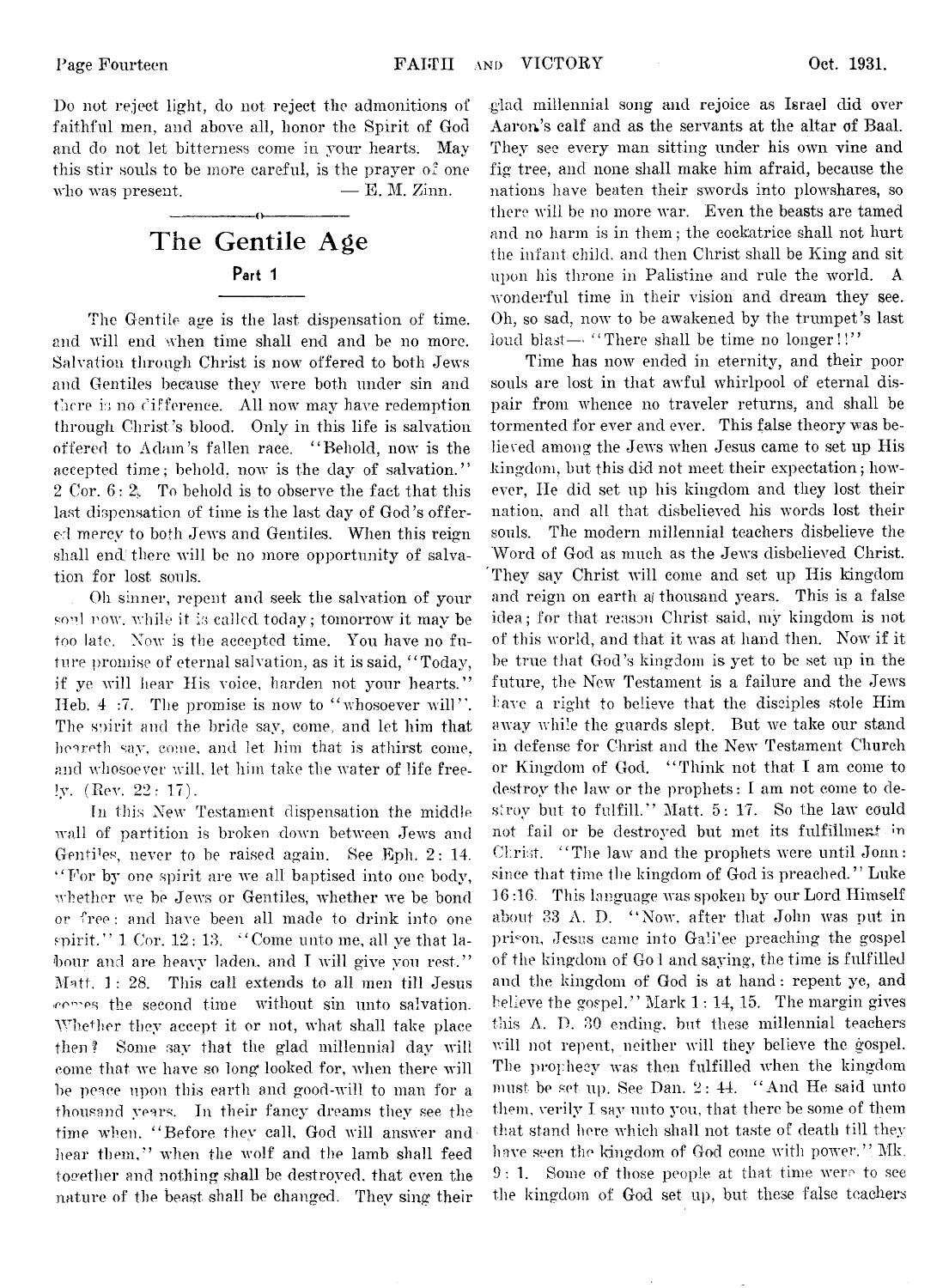say it is yet to come. Some of them talk much about false prophets, but when the searchlight of God's eternal truth is turned on, they are found to be of that class, ever learning and never able to come unto the knowledge of the truth, if these people saw the kingdom of God come with power, then God's word is true ; if not, then it is false, for they are all dead. But we affirm that this Kingdom or Church was fully established on the day of Pentecost about 33 A. D. " And when the day of Pentecost was fully come, they were all with one accord in one place, and suddenly there came a sound from heaven as of a rushing mighty wind and it filled all the house where they were sitting. And they were all filled with the Holy Ghost, and began to speak with other tongues as the spirit gave them utterance." Acts  $2: 1-4$ . They did see it come with power on the day of Pentecost. It came as a rushing mighty wind. It came from heaven, being so unlike earthly kingdoms and not of this world that the blind Pharisees and hypocrites could not see it. This kingdom is not meat and drink, but righteousness and peace and joy in the Holy Ghost. When the angel announced the birth of our Savior, it said, " There was with the angel a multitude of the heavenly host praising God, and saying, glory to God in the highest, and on earth peace, good will toward man." Read Luke 2: 8- 18. " These things I have spoken unto you, that in me ye might, have peace. In the world ye shall have tribulation, but be of good cheer: I have overcome the world." John 16: 33. Jesus said unto His disciples just before He suffered death, " My peace T give unto you; not as the world giveth\*\*\*\*' So you can understand this is distinct from worldly pleasures. It is not of the world, yet it is in this world, and came from heaven. Jesrs knew the wickedness and sinfulness of people of this world, / He met its opposition; His Church meets its opposition, and will continue so unto the end of time. He prayed for it not to be taken out of the world, but to be kept from the evil. It is the light of the world; it is the very fulfillment of Isaiah's prophecy which some of them call Isaiah's vision of heaven, and John saw it coming down out of heaven. Praise God; this is the peace and assurance of heaven which ail God's children have in these earthen vessels. Why is it a spiritual kingdom? Because Christ its builder came from heaven, and the Holy Ghost its •Sanctifier and Teacher came from heaven.

Some of these blind teachers teach that they will be caught up in what they call the "rapture" and remain there while the great tribulation is going on here on earth, while God is preparing it for their future

home. This is also a wrong idea. This earth will be burned up and be no more. Why can they not see the kingdom of God? There was one time a man of the Pharisees, a ruler of the Jews, who like modern teachers did not understand. Jesus told him by what means he might see the Kingdom of God. Jesus answered and said unto him, verily, verily, I say unto thee, except a man be born again, he cannot see the kingdom of God. The next verse shows that Nieodemus thought that Jesus meant this in a literal sense which was impossible. He said unto Him, how can a man be born when he is old? Can he enter the second time into his mother's womb and be born? " Jesus answered, verily, verily, I say unto thee, except a man be born of water and of the spirit, he cannot enter into the Kingdom of God. " Some understand from this text that Jesus meant water baptism, but such is not true, because he was speaking of the birth of the spirit, and not water baptism. He speaks of water here as an emblem of cleansing, so without the cleansing spiritual birth we cannot enter into the Kingdom of God. He proceeds to explain the births. "That which is born of flesh is flesh; and that which is born of the spirit is spirit. Marvel not that I said unto thee, ye must be born again." Then He proceeds to explain the effect. "The wind bloweth where it listeth, and thou hearest the sound thereof, but canst not tell whence it cometh and whither it goeth : so is every one that is born of the Spirit." The man that lives after the flesh and knows nothing of the spiritual birth is dead in trespasses and sin, though he may be a minister of some denomination. He says with Nieodemus of old, how' can these things be?. "Nicodemus answered and said unto Him, how can these things be?" It seems that by the position he held he should have known these things : so it is with many today. " Jesus answered and said unto him, art thou a master of Israel, and knowest not these things? Verily, verily, I say unto thee, we speak that we do know, and testify that we have seen; and ye receive not our witness." Read the third chapter of John. "' Ye receive not our witness," for this reason so many false theories and books have been published. " The natural man receiveth not the things of the spirit of  $God:$  for they are foolishness unto him, neither can he know' them, because they are spiritually discerned.''  $1 \text{ Cor. } 2: 14.$   $\qquad \qquad \text{F. } M.$  Fowler.

> Don't let the devil throw me off, If Jesus paid my fare I want to ride to heaven's gate And meet my mother there.